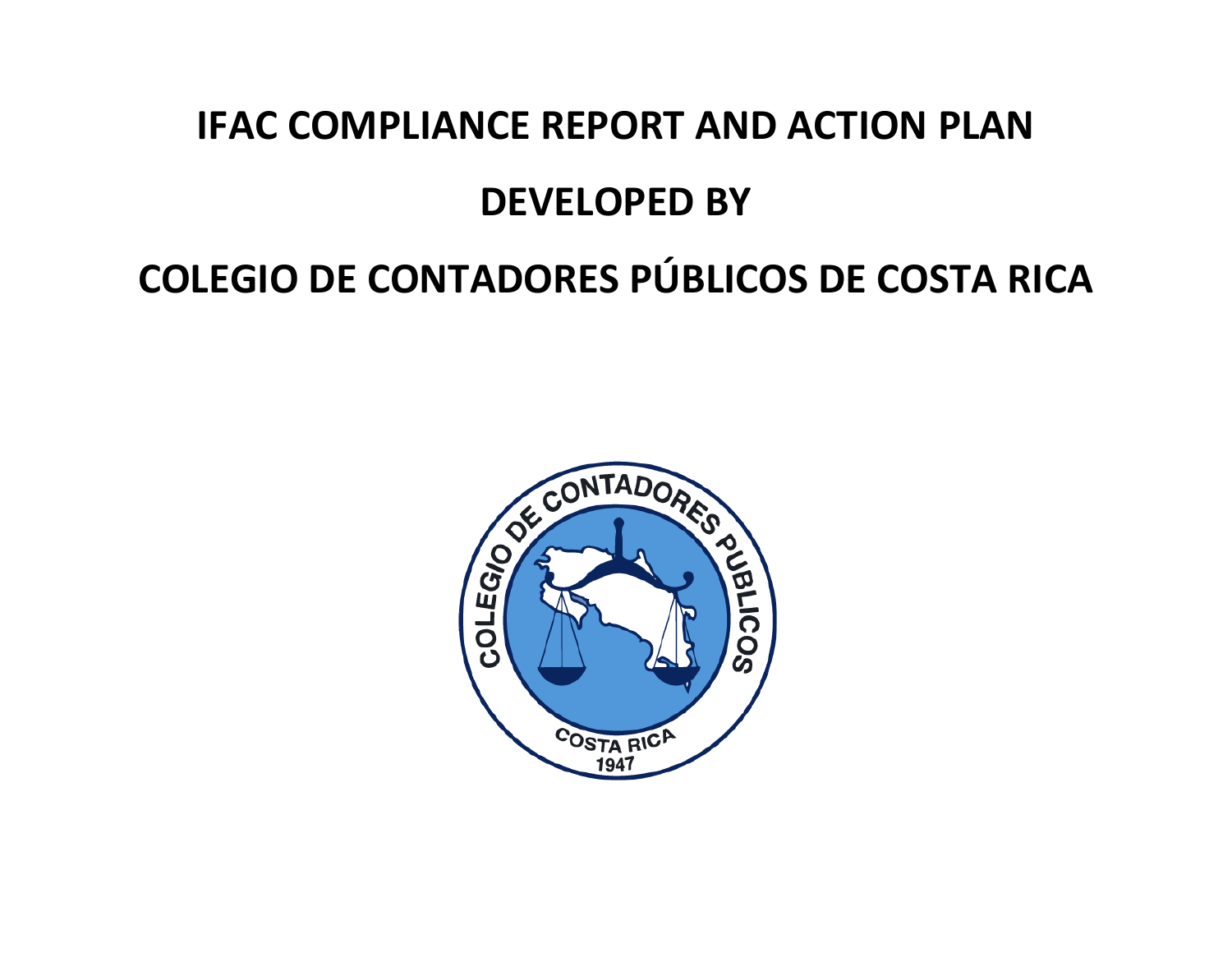## **BACKGROUND NOTE ON ACTION PLANS**

SMO Action Plans are developed by IFAC Members and Associates to demonstrate fulfillment of IFAC Statements of Membership Obligations (SMOs). SMOs require IFAC Members and Associates to support the adoption<sup>1</sup> and implementation<sup>2</sup> of international standards and other pronouncements issued by independent standard-setting boards under the auspices of IFAC as well as by the International Accounting Standards Board (IASB); and to establish a Quality Assurance (QA) review and Investigation and Disciplinary (I&D) systems.

IFAC Members and Associates conduct a self-assessment against the requirements of SMOs and identify areas where improvements are needed. Based on the results of the assessment, Members and Associates develop an SMO Action Plan to (a) demonstrate how they fulfill the requirements of the SMOs and (b) where some requirements are not yet addressed, to present plans towards their fulfillment.

SMO Action Plans are designed to be ever-green documents that provide a comprehensive description of the accountancy profession and its legislative and regulatory environment in the jurisdiction as well as the actions undertaken by IFAC Members or Associates to support adoption and implementation of international standards and best practices.

Regular updates of the SMO Action Plans are required as part of the IFAC Member Compliance Program.

### **Use of Information**

Please refer to the *[Disclaimer](http://www.ifac.org/about-ifac/membership/members/disclaimer)* published on the Compliance Program website.

### **ACTION PLAN**

 $\overline{a}$ 

**Original Publication Date:** Corrected and Corrected and October 2010 Last Updated: March 2019 **Next Update: March 2022** 

**IFAC Member:** Colegio de Contadores Públicos de Costa Rica (CCPACR) **Approved by Governing Body:** Colegio de Contadores Públicos de Costa Rica (CCPACR) Board

<sup>&</sup>lt;sup>1</sup> Adoption is concerned with the decision that international standards are appropriate for use in specific national financial reporting environments and with the actions necessary to effect those decisions, including incorporation into national requirements or requiring the use of international standards through law. Adoption may include a process to review draft international standards, translation, public exposure of proposed standards, approval, incorporation into national requirements as necessary, and promulgation of final standards, and, where applicable, a convergence process to eliminate or minimize differences between international and national standards.

<sup>&</sup>lt;sup>2</sup> Implementation may include a process to build awareness of the adopted standards, provide relevant education and training, develop or disseminate implementation guidance and any other activities that promote proper understanding and use of the standards in practice.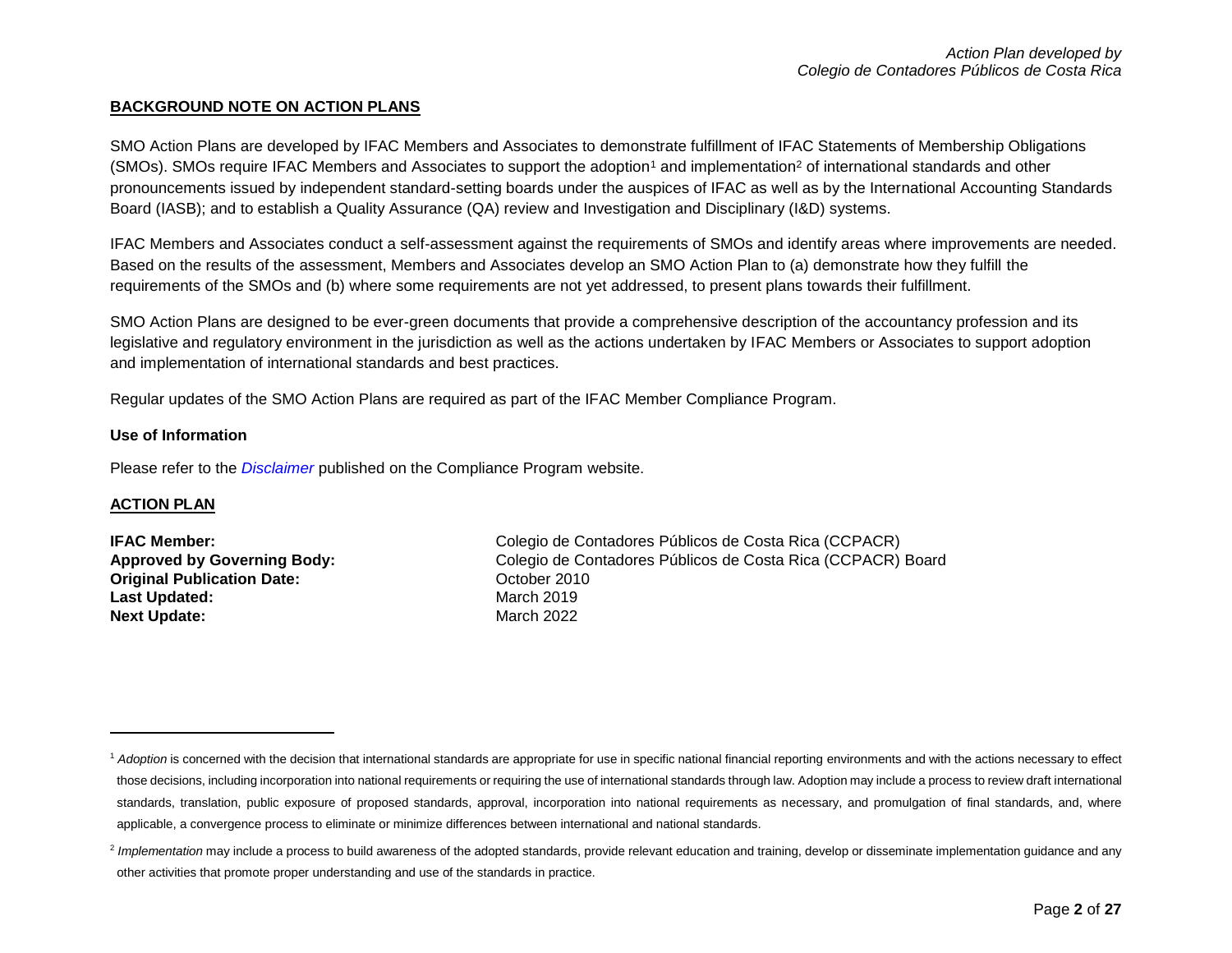| <b>GLOSSARY</b>                                                                                |                                                                                                                                                                                                                                                                                                                                                                                                                                                                                                                                                                                                  |
|------------------------------------------------------------------------------------------------|--------------------------------------------------------------------------------------------------------------------------------------------------------------------------------------------------------------------------------------------------------------------------------------------------------------------------------------------------------------------------------------------------------------------------------------------------------------------------------------------------------------------------------------------------------------------------------------------------|
|                                                                                                | Abbreviations relating to CCPACR and its structure                                                                                                                                                                                                                                                                                                                                                                                                                                                                                                                                               |
| <b>CCPACR</b><br>QCC<br><b>TH</b><br><b>OC</b><br><b>SC</b><br><b>SAC</b>                      | Professional Organization of Public Accountants of Costa Rica - Colegio de Contadores Públicos de Costa Rica<br><b>Quality Control Commission</b><br><b>Tribunal of Honor</b><br><b>Oversight Commission</b><br><b>Standards Commission</b><br><b>Standing Advisory Committee</b><br><b>Abbreviations relating to Costa Rican Institutions</b>                                                                                                                                                                                                                                                   |
| <b>CGR</b><br><b>CONASSIF</b><br><b>SUGEF</b><br><b>MEIC</b><br><b>MEP</b><br>MН<br><b>DGT</b> | General Comptroller's Office - Contraloría General de la República<br>National Financial System Supervision Council - Consejo Nacional de Supervisión del Sistema Financiero<br>General Superintendence of Financial Entities - Superintendencia General de Entidades Financieras<br>Ministry of Economy, Trade and Industry - Ministerio de Economía, Industria y Comercio<br>Ministry of Education - Ministerio de Educación Pública<br>Ministry of Finance - Ministerio de Hacienda<br>General Tax Office - Dirección General de Tributación Directa<br><b>IFAC and related abbreviations</b> |
| <b>IAASB</b><br><b>IAESB</b><br><b>IASB</b><br><b>IESBA</b><br><b>IPSASB</b><br><b>IES</b>     | International Auditing and Assurance Standards Board<br>International Accounting Educations Standards Board<br>International Accounting Standards Board<br>International Ethics Standards Board for Accountants<br>International Public Sector Accounting Standards Board<br><b>International Educational Standards</b>                                                                                                                                                                                                                                                                          |
| <b>IFRS</b><br><b>IPSAS</b><br><b>ISA</b>                                                      | International Financial Reporting Standards<br><b>International Public Sector Accounting Standards</b><br>International Standards on Auditing                                                                                                                                                                                                                                                                                                                                                                                                                                                    |
| <b>I&amp;D</b><br>QAP<br>QCS<br><b>ROSC</b><br><b>SME</b>                                      | Investigation and Disciplinary System<br><b>Quality Assurance Program</b><br><b>Quality Control System</b><br>Report on Observance of Standards and Codes<br><b>Small and Medium Enterprises</b>                                                                                                                                                                                                                                                                                                                                                                                                 |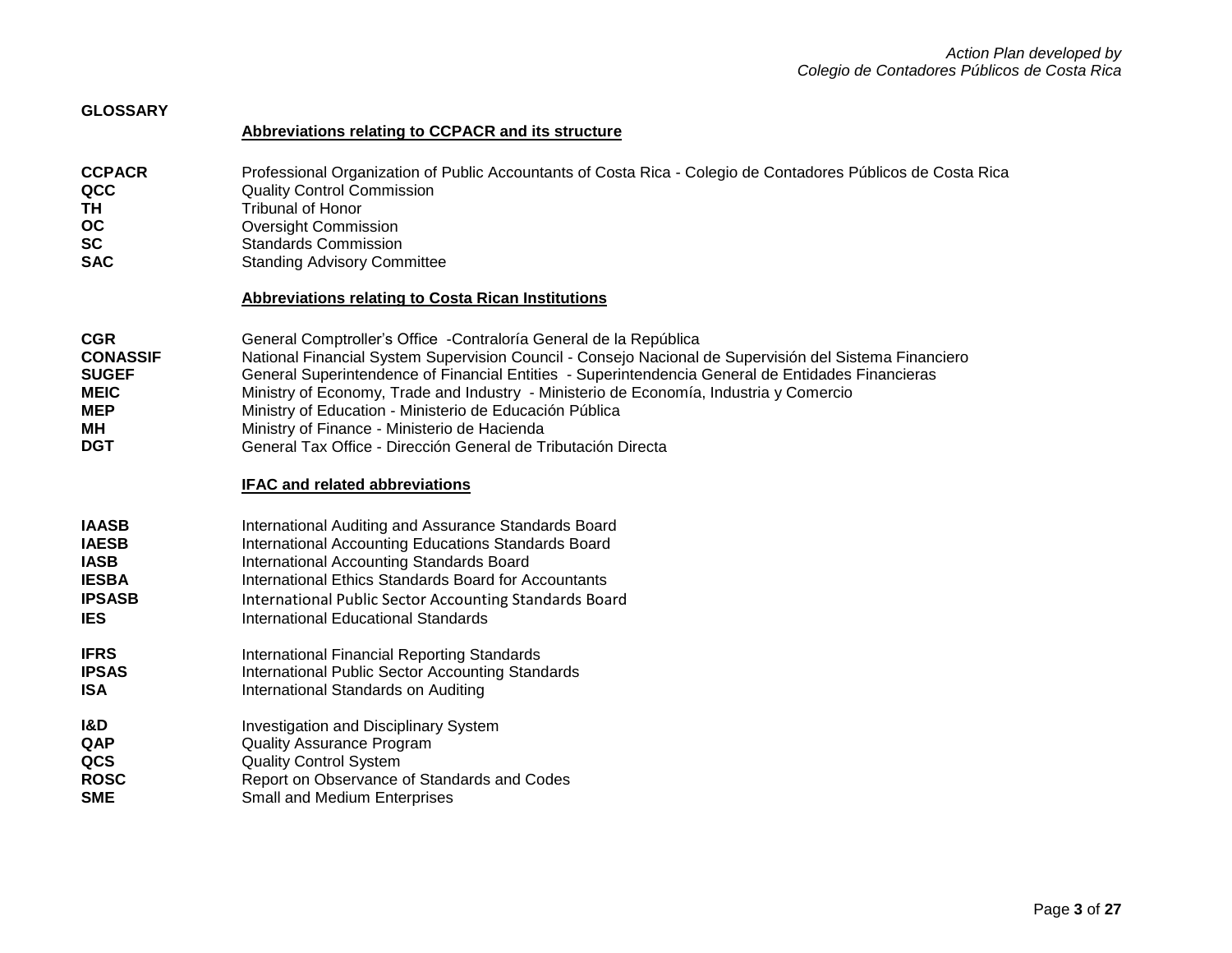## *General Background*

The main legal framework regulating the practice of the profession in Costa Rica is Law 1038 "Law for the Creation of the Professional Organization of Public Accountants".

The Professional Organization of Public Accountants of Costa Rica, as the entity in charge of promoting the profession in accordance with Article 14 of the Law, adopted as of 2001 the International Financial Reporting Standards (IFRS) and the International Standards on Auditing (ISA), in 2006 it made a recommendation to the Government to adopt the International Public Sector Accounting Standards (IPSAS), and, in 2009, adopted the International Financial Reporting Standards for Small and Medium Enterprises (IFRS-SME).

The entities that must be audited in our country are:

- $\triangleright$  Enterprises regulated by the National Financial System Supervision Council (CONASSIF)
- $\triangleright$  Enterprises considered major taxpayers of national and territorial income tax
- $\triangleright$  Enterprises that must comply with banking requirements.
- $\triangleright$  Those that decide to submit voluntarily to auditing
- $\triangleright$  Enterprises listed in the stock exchange
- $\triangleright$  Enterprises registered under the Free Zone regime.

## *Regulatory Framework*

In Costa Rica, the Regulations of the Income Tax Law, Article 57, establish that the accounting systems of private sector taxpaying companies must adjust to International Accounting Standards approved and adopted by the Professional Organization of Public Accountants of Costa Rica, and any standards approved and adopted by the Organization in the future. This position was reinforced with the inclusion of a reform to the Tax Standards and Procedures Code, as of September 2012, which outlines in its Article 128 that taxpayers are required to perform their accounting according to the IFRS.

In 2013 the Ministry of Finance reinforced this position with the enforcement of the Tax Procedures Regulations. In November 2017 it issued the draft resolution "Criteria for Interpreting the implementation of the International Financial Reporting Standards with respect to the Tax Standards" for revision.

The Ministry of Finance through a resolution will publish the interpretation criteria regarding the implementation of the International Financial Reporting Standards with respect to the Tax Standards, which supposes that the Tax Code establishes the obligation of taxpayers to keep their financial, accounting, and any other type of records, in compliance with the recording and information principles established in the regulatory standards or, otherwise, in accordance with the International Financial Reporting Standards, hereinafter IFRS, adopted by the Professional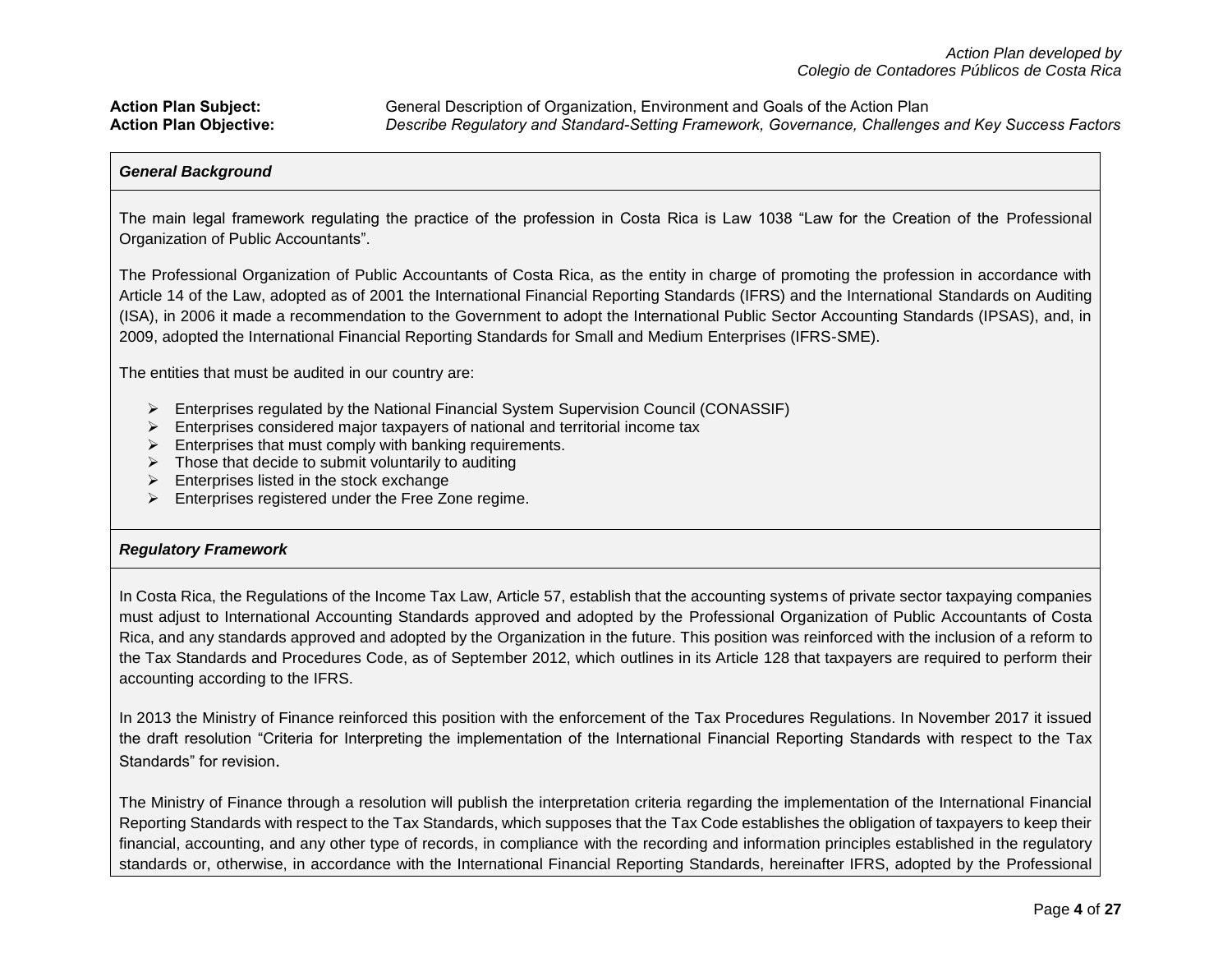Organization of Public Accountants of Costa Rica, as long as the latter does not come into opposition with the tax laws, and in case of conflict among them, for tax purposes, the tax standards provisions will prevail.

On the other hand, CONASSIF as one of the main regulatory agents, has been partially accepting to come closer to the adoption of the IFRS, as well as financial entities themselves. In November 2016, it stipulated that the regulatory accounting base should be revised in order to implement the most recent version of IFRS in all regulated sectors.

Notwithstanding, the Board of Directors of the Professional Organization of Public Accountants of Costa Rica has considered this progress as a positive step but not sufficient as it requires a more sustained position.

In relation to the implementation of IPSAS, the Presidency of the Republic as well as the Ministry of Finance, through Executive Decree  $N^{\circ}$ 41039-MH, signed February 1, 2018, have extended the period for the implementation of those standards in all public institutions until January of 2020.

The SUGEF published its Financial Information Regulations, with the purpose of updating the regulatory accounting basis applied by supervised entities so as to enable the implementation of the most recent version of the International Financial Reporting Standards (IFRS), as well as maintain prudential regulations aligned to those standards. The SUGEF also took the necessary steps to transfer the entry into force to January 2020 for the full project, except with respect to recording accounts and 14 custody control, which will maintain their entry into force in January 2019. It is expected that the final proposal will be submitted in June 2018 for approval of CONASSIF.

## *Governance Framework*

The Professional Organization of Public Accountants of Costa Rica has developed a working structure which includes permanent commissions; some are defined under the Statutory Law: the Standing Advisory Committee, the Tribunal of Honor and others authorized by the Board of Directors based on the Law. These commissions have been established in response to the needs that have surfaced to ensure the smooth development of operations. Their functions under this law include: promote the progress of accounting and related sciences, oversee the advancement of the profession in all aspects, collective defense and normal development of professional activities, ensuring the development of the best education in the field, and provide opinions, answer technical questions, and settle conflicts that may arise among members or submitted as an arbitration process in the matters of competence.

Among other commissions of the Professional Organization of Public Accountants of Costa Rica, the Standards Commission is in charge of drawing up the draft pronouncements of the Organization regarding IFRS and ISA, which are to be formally issued by the Board of Directors, after approval of 2/3 of the total votes. These Standards and Procedures must be published in the official newspaper "La Gaceta", and are of mandatory observance by Authorized Public Accountants. They are also published through the Organization's mass communication media.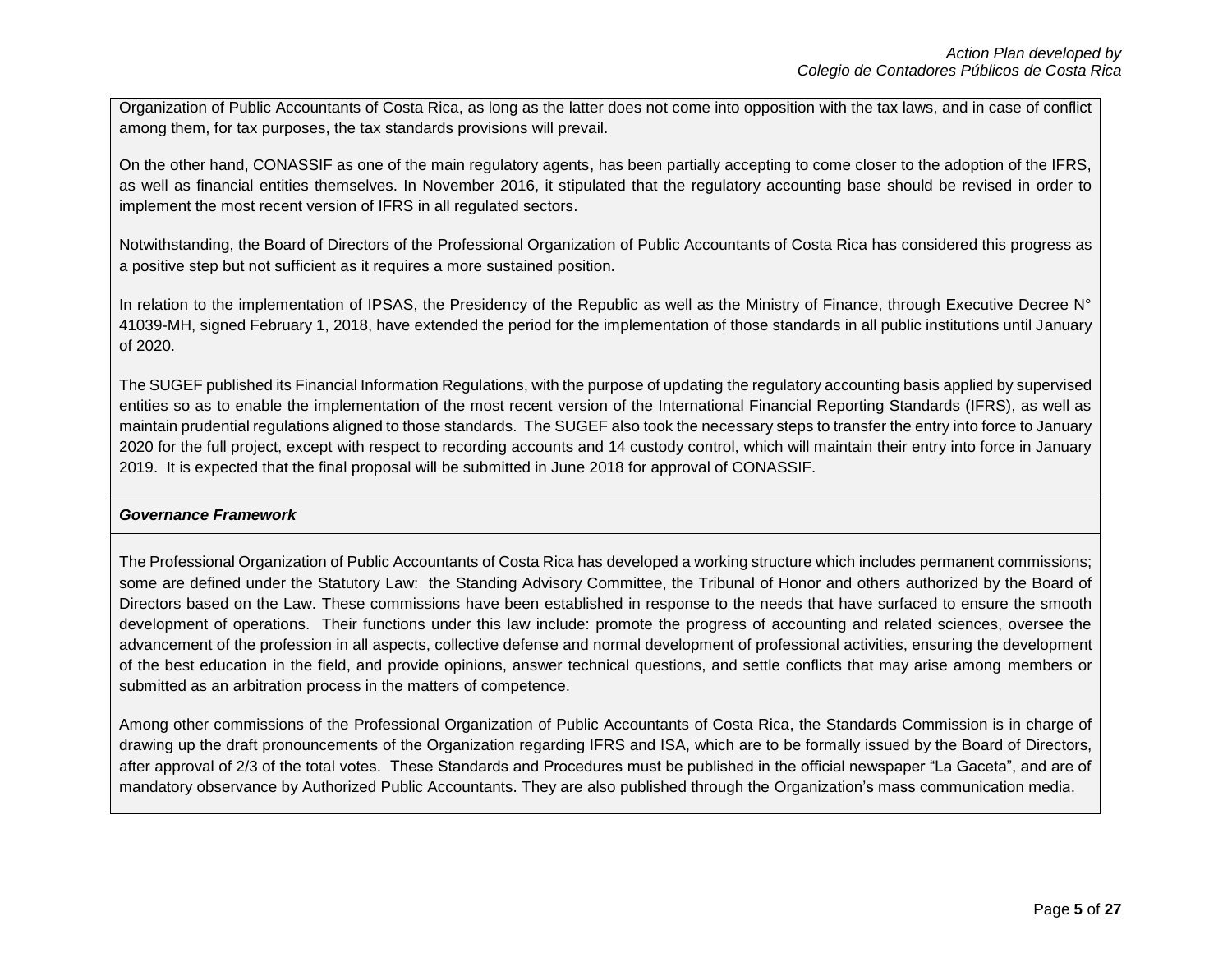## *Challenges and Key Success Factors*

The Professional Organization of Public Accountants of Costa Rica makes ongoing efforts to create awareness about the importance of highquality financial information as it elevates interest in financial statements and generates numerous benefits to users and different stakeholders in the country.

Between 2009 and 2010, the Organization was taken to court on account of its IFRS, ISA, and IPSAS certification programs and was imposed a series of precautionary measures. The Court considered this program generated inequality in relation to Law 1038, by presuming that the diplomas granted by the Organization created an expectation in participants of obtaining an academic degree. In mid-2013, the different precautionary measures, which had caused a partial paralysis of the Organization with respect to professional advancement, were lifted, under the condition that the Organization would only offer training courses on a voluntary basis, that in no way implied an academic degree. In this sense diplomas would have to bear a legend to the effect, to prevent any harm and dismiss any expectations in participants and users. The CCPACR Board of Directors requested a legal opinion on the matter from the General Comptroller's Office, which determined that the Organization cannot generate distinctions between its members that are not provided for in its statutes nor does it have the power to award academic degrees. It could, however, offer professional advancement training to members and participants in general, who voluntarily decide to do so because of the CCPACR's steering role in the country and as one the major agents of knowledge in the field, which receives firsthand information on professional developments.

The Board of Directors has considered that the current operating structure allows the Organization to fulfill its commitments with IFAC, with regards to dissemination, training and linkages. If necessary, any pertinent adjustments could be made to this existing structure. Therefore, the creation of a parallel structure denominated "National FRS Implementation Program" (PRONIIF) was not considered necessary as the Organization is currently being able to advance in its commitments satisfactorily.

The Department of Professional Development has been strengthened within the Organization in its role of implementing updating programs to promote and enhance the efficiency of the practice of Authorized Public Accountants. These programs aim to comply with the provisions of Article 14 of the Regulations of Law1038, including the organization of activities for non-members, based on a work plan, to effectively promote the profession, the Organization and become a contribution to society.

The Quality Control Program was redesigned at the end of 2013 and during 2014 to focus on a Pilot Plan of voluntary reviews of public accounting firms and include independent practice professionals. Also in 2013, there was a court ruling clarifying the role of the Professional Organization of Public Accountants with respect to the supervision of public accounting firms, which clearly determined based on Law 1038 that the CCPACR has the power to exercise such a supervision. The Organization has also made efforts to consolidate the CCPACR Code of Ethics by introducing improvements with the help of the Tribunal of Honor to facilitate its application when dealing with complex situations and by defining procedures on how to proceed when the Code itself does not foresee a particular situation based on, primarily, the IESBA Ethics Code.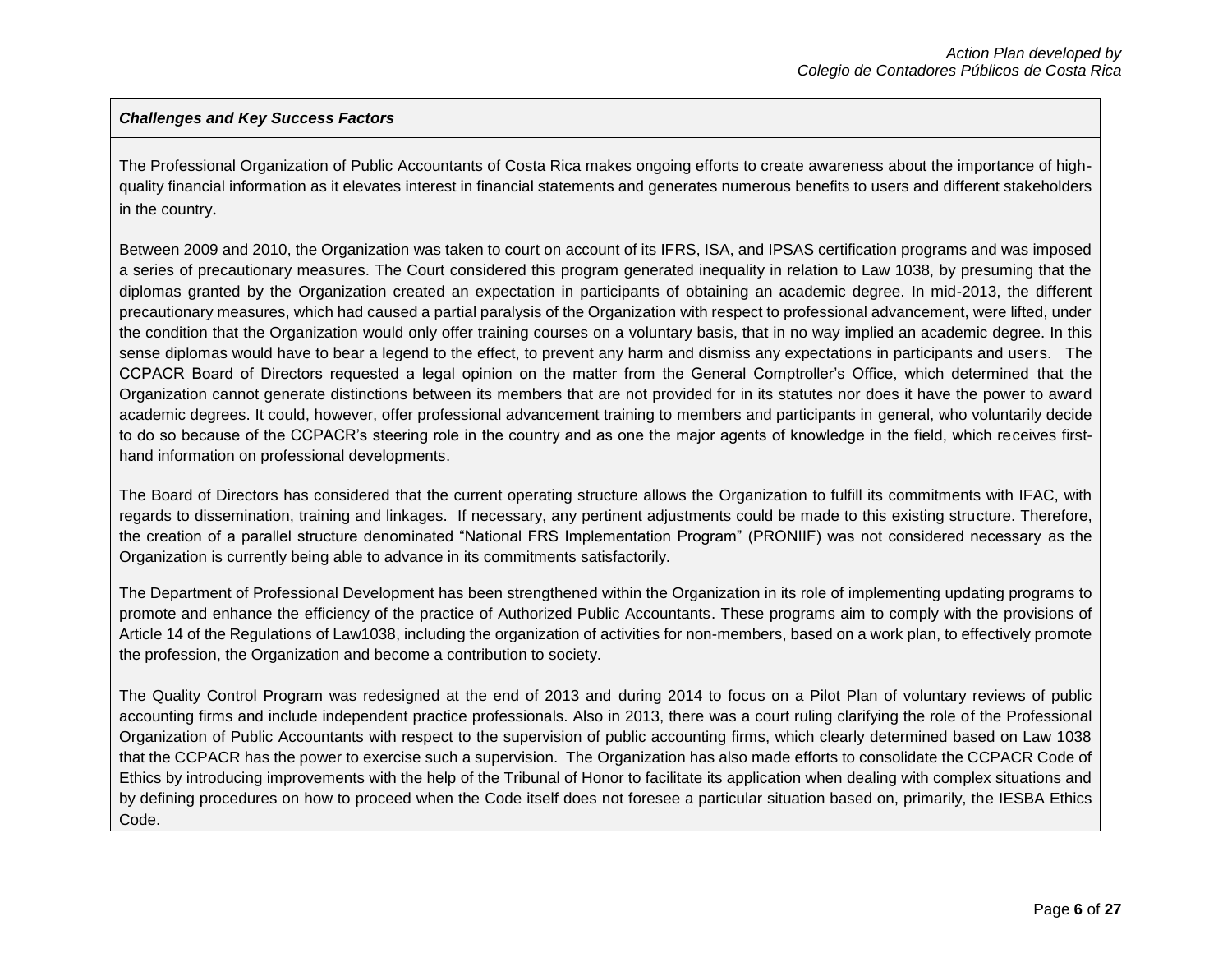The training program offered during 2014 was implemented under the modality of Voluntary Professional Advancement Courses on International Financial Reporting Standards and International Standards of Auditing. This modality was necessary due to a decision of the General Comptroller's Office which stated that the programs had to be of a voluntary nature and that the Organization could not offer, under any circumstances, academic degrees or certification levels to its members that are not foreseen under Law 1038. Consequently, the Organization is legally restricted from implementing certification programs that could be interpreted as making a distinction among its members under conditions not established in Law 1038, or leading to an academic degree. These Advancement Courses were therefore imparted throughout the year and have included additional subjects. Some improvements were made to the Induction Seminar required for new member incorporation, which was initially only 4 hours but as of the year 2013 now has a duration of 20 hours. During 2014 an amendment was introduced to Article 30 of the Regulations to Law 1038 dealing with admissions requirements, in order to better define posts and prior professional experience required by applicants to request admission to the Organization. The amendment also establishes the regulatory framework for professional practice and the inclusion of the Ethics Seminar among the entry requirements. The seminar includes subjects of specific knowledge that applicants should have to become a member of the Professional Organization of Public Accountants of Costa Rica, in areas such as: Ethics Code of the Authorized Public Accountant, which is aligned to the provisions of IESBA, IFRS, ISA, the Organization's oversight processes, circulars and decisions published by the Professional Organization of Public Accountants of Costa Rica.

Through its Working Committees, namely, the Standing Advisory Committee and the Standards Commission, the Organization makes efforts to streamline the consultations submitted to the Organization of Public Accountants which mostly deal with technical questions, matters relating to the application of accounting and auditing standards, in the accountancy profession. These committees are coordinated by the Technical Advisory Department.

The CCPACR as a professional organization relies on the support of the International Accounting Standards Board (IASB) and the International Auditing Standards Board represented by the International Federation of Accountants (IFAC). Additionally, in seeking its institutional consolidation, the CCPACR has become affiliated to the Group of Latin-American Standards Setters (GLASS) and the Inter-American Association of Accountants (IAC). This support is important for three reasons: in the first place, to broaden the Organization's scope through affiliations with different organizations to promote advancement, in the case of Costa Rica, with its limited budget, the CCPACR has been able to make significant progress, secondly a more active participation of international organization representatives that could lobby with government officials and thirdly, a stronger presence – physical or through technical means, to share academic and technical experiences.

### *Projects*

The Professional Organization of Public Accountants of Costa Rica makes ongoing efforts to create awareness about the importance of highquality financial information which elevates interest in financial statements and generates numerous benefits to users and different stakeholders in the country.

The Professional Organization of Public Accountants of Costa Rica does not have direct involvement in the educational content of public accounting courses offered by technical schools, para-university or university centers. However, the Organization maintains relationships so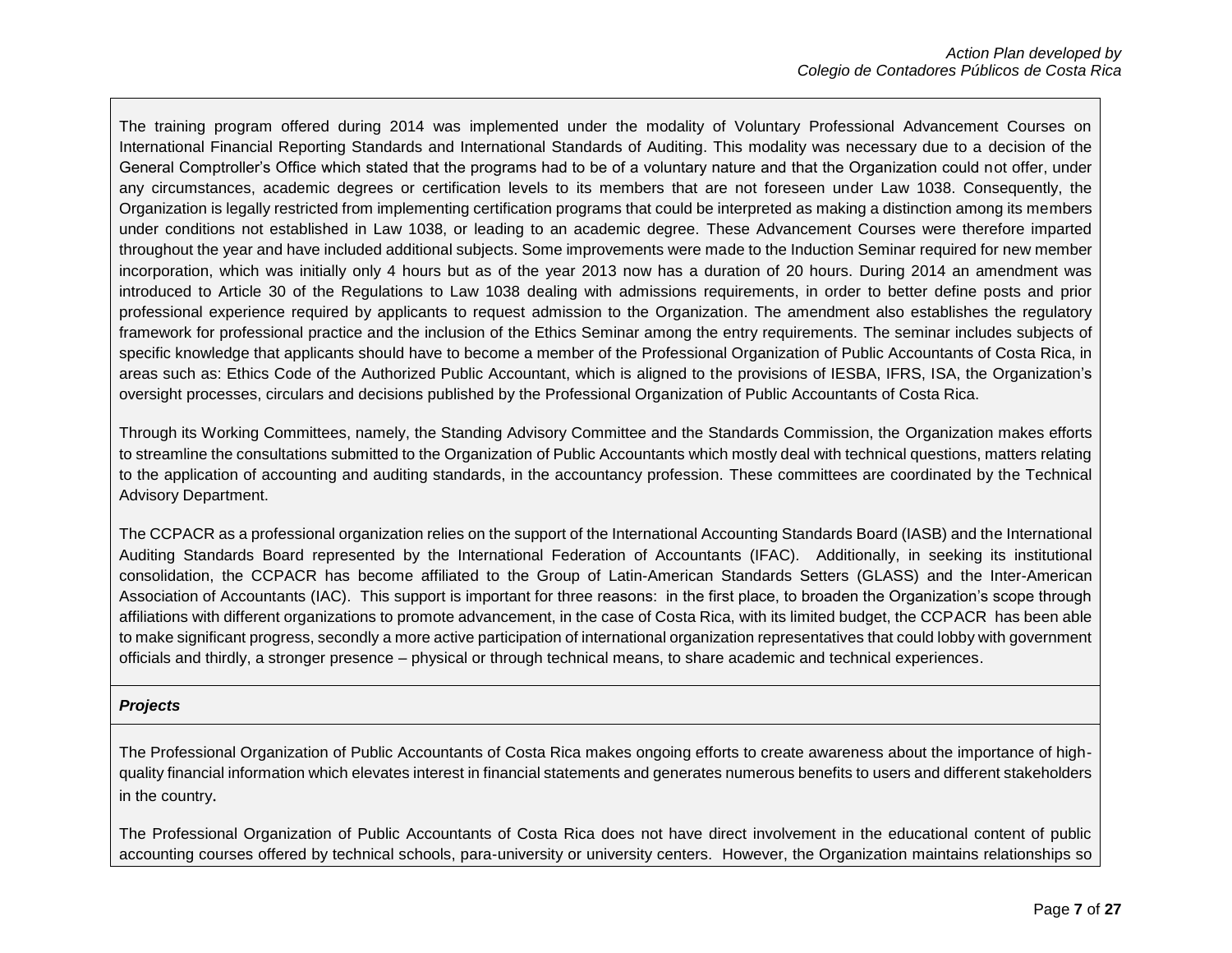as to obtain changes at the level of core curricula and continually encourages SINAES, CONESUP, and CONARE to try to ensure that students graduating from those centers have the required technical training that is consistent with national and international requirements of the profession.

Additionally, in February 2016 the Organization published Circular 20-2016 entitled "Minimum Content Requirements Plan for the University Bachelor and Licentiate Degree Programs in Public Accounting" which includes the reference framework for the basic training that any professional should have to practice the profession of public accounting as a freelance or dependent worker in any kind of industry of the public or private sector, according to current demands and acceptable quality standards. This plan of minimum content requirements was adapted to the International Education Standards (IES).

The Professional Organization of Public Accountants of Cosa Rica, through Agreement No. 899-2016 of the Board of Directors, has approved the Authorized Public Accountant Profile, which is in line with the Profile established by the International Federation of Accountants. The profile covers 6 basic areas: personal characteristics, ethical conduct, academic background, practical experience, competency areas and professional service and on-going professional development.

With respect to technological aspects, the Organization has a YouTube channel where it can provide live transmission of talks, discussions and congresses that take place during the year, and which are later published. The following is the link [youtube.com/colegiodecontadorespublicosdecostarica,](http://youtube.com/colegiodecontadorespublicosdecostarica) which is open to Organization members and the public in general.

Throughout this year the Professional Organization of Public Accountants of Costa Rica has been working on a computer application (APP). This tool will help members keep abreast of subjects of interest to the profession, as well as information regarding the schedule of training courses and events.

Additionally, the Organization is working on offering also online training, so that users may have access through their computers to the courses and training offered by the institution.

| <b>IFAC Plan of Action</b> |                                                  |               |
|----------------------------|--------------------------------------------------|---------------|
| $\vert$ 1.                 | Evaluate progress against Action Plan Activities | Semi-Annually |
| $\overline{2}$ .           | Update Plan of Action                            | Annually      |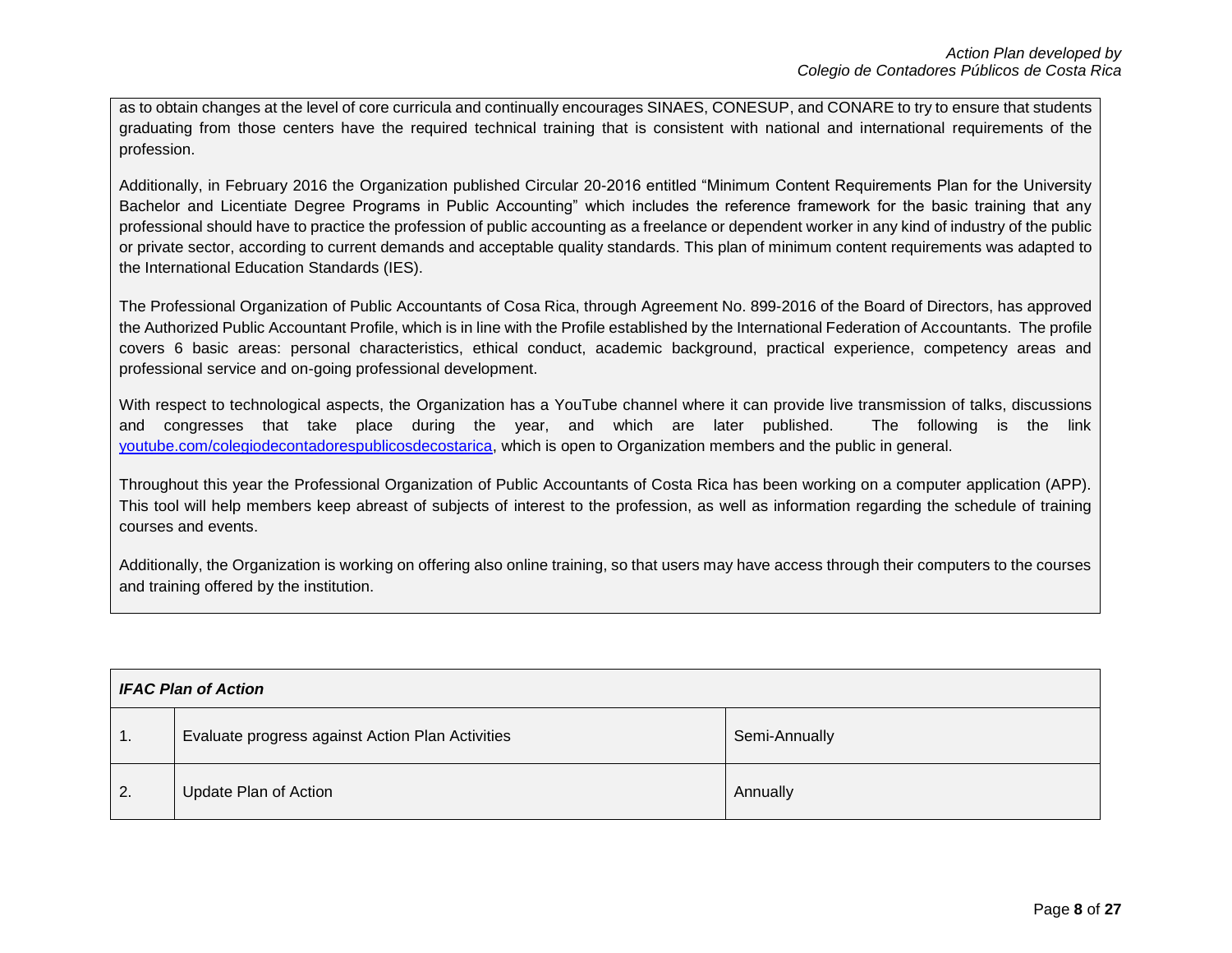| <b>Action Plan Subject:</b>   | SMO 1 – Quality Assurance                          |
|-------------------------------|----------------------------------------------------|
| <b>Action Plan Objective:</b> | Establish an Effective System of Quality Assurance |

The Professional Organization of Public Accountants of Costa Rica ratified in March of 2014 the adoption of International Auditing and Assurance Standards, approved through Agreement 324-2002, including the "International Quality Control Standards 1" (ISQC-1) and the ISA 220 "Quality Control for an Audit of Financial Statements" (QCAFS), which fall within the parameters of SMO-1

Additionally, during the year 2014, the Professional Organization of Public Accountants of Costa Rica published the following:

- Circular Nº 07-2014 "*Guide for the implementation of Quality Control for Public Accounting firms and independent professionals"*
- Circular Nº 10-2014 "*Quality Control Reviews Handbook*"

Both guides were approved by the Board of Directors of the Professional Organization of Public Accountants through Agreements 32-2014 and 33- 2014 dated November 10, 2014 and November 17, 2014 respectively.

Additionally, a Quality Control Review Checklist has been published which is being implemented since February 14, 2018, for use during the Quality Control review visits to accounting firms and independent professionals.

The objective of these documents is to provide Public Accounting firms and independent professionals with useful tools that provides the minimum requirements for the implementation of a quality control system, as well as the minimum aspects that firms and professionals must have in case they are subjected to a review by the Quality Control Unit of the Oversight Department.

In 2015 the Quality Control Commission was created with the purpose of providing advice to the Board of Directors and of supporting the work of the Overseer as provided for in ISQC-1 and Article 23 of the Professional Ethics Code of the Authorized Public Accountant.

## **2016 Update:**

The Organization established that as of July 1, 2016 every firm and independent professional must have a Quality Control System in place.

As of that same date, the Quality Control Unit initiated quality control reviews to firms, to verify compliance with the established quality control standards.

The Professional Organization of Public Accountants of Costa Rica has been undertaking quality control reviews of public accountancy firms and independent professionals since the second semester of 2016.

During the first phase, the review is being addressed to registered firms and, the second phase, which is expected to start in October 2018, will focus on the review of independent professionals.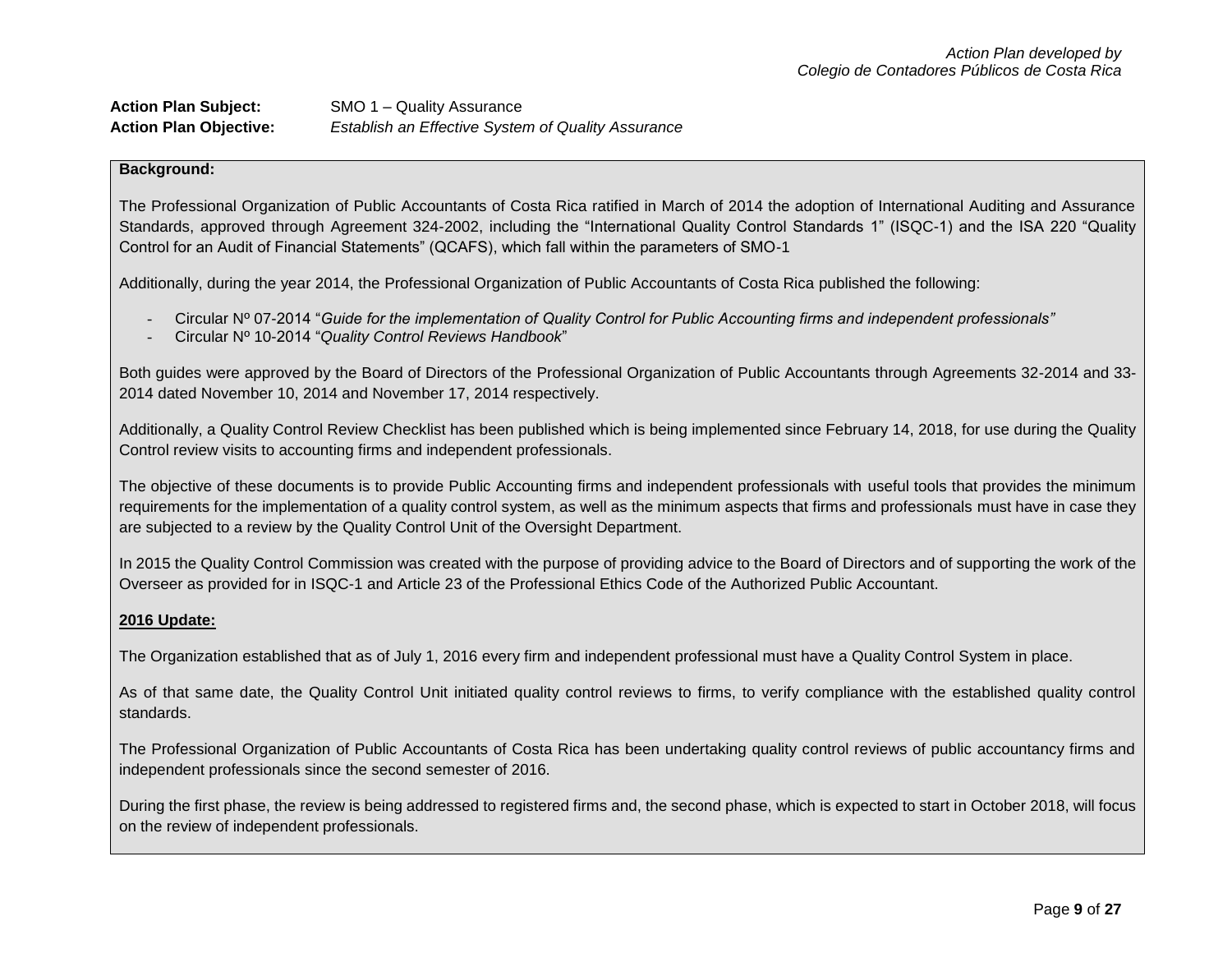## **2017 Update:**

As of March 31 of 2018, the Quality Control Unit of the Oversight Department has undertaken visits and reviews of 50 firms, which represent coverage of about 48% of registered firms. It is expected that by September 2018 the coverage of reviews will reach 92% of all firms.

After the quality control system review has been completed by the Quality Control Unit of the Oversight Department, a report is issued with the observations, conclusions, and recommendations with respect to each firm resulting from the visit, which is analyzed by the Chief of the Oversight Department and is submitted to the Quality Control Commission. This Commission is made up of 5 professionals, including the Organization's Overseer, who presides the Commission. The Commission reviews, discusses, and approves the reports, which in all cases are sent to the Board of Directors of the Organization for information and to proceed with the notification to the representatives of the public accountancy firms. The firms then have 3 months to implement corrective actions, when necessary; if they fail to comply, the firm could be subject to sanctions as determined by the Board of Directors.

In Ordinary Session Nº SO. 19-2017 of September 27, 2017, through Agreement No. 574-2017, the Board of Directors of the Professional Organization of Public Accountants of Costa Rica approved the document on "Guidelines for a Quality Control System". These guidelines define the internal parameters of the Oversight Department and its Quality Control Unit for the performance of their duties in order to ensure the effective application by Public Accountants working in accountancy firms or as independent professionals of current standards and/or those adopted by the Organization.

## **See attached Annex and links to references.**

*Circular 07-2014*

*<http://www.ccpa.or.cr/circular-n-07-2014/>*

*Circular 10-2014*

*<http://www.ccpa.or.cr/circular-n-10-2014/>*

*Quality Control System Guidelines*

<http://www.ccpa.or.cr/lineamientos-para-el-sistema-de-control-de-calidad/>

*Quality Control Revision Checklist* 

<https://drive.google.com/drive/folders/1U5FQvEeLcbeFiBHmfaBnaG3m8Em7MOhz>

| <b>Start Date</b>                             | <b>Actions</b>                                                              | <b>Completion</b><br>Date | <b>Responsibility</b>   | <b>Resources</b>                                                         |
|-----------------------------------------------|-----------------------------------------------------------------------------|---------------------------|-------------------------|--------------------------------------------------------------------------|
| Implementation of the Quality Control Program |                                                                             |                           |                         |                                                                          |
| March 2014                                    | Publish handbooks to develop and implement Quality<br><b>Control System</b> | November<br>2014          | Oversight<br>Department | • Board of Directors<br>• Oversight Department<br>• Quality Control Unit |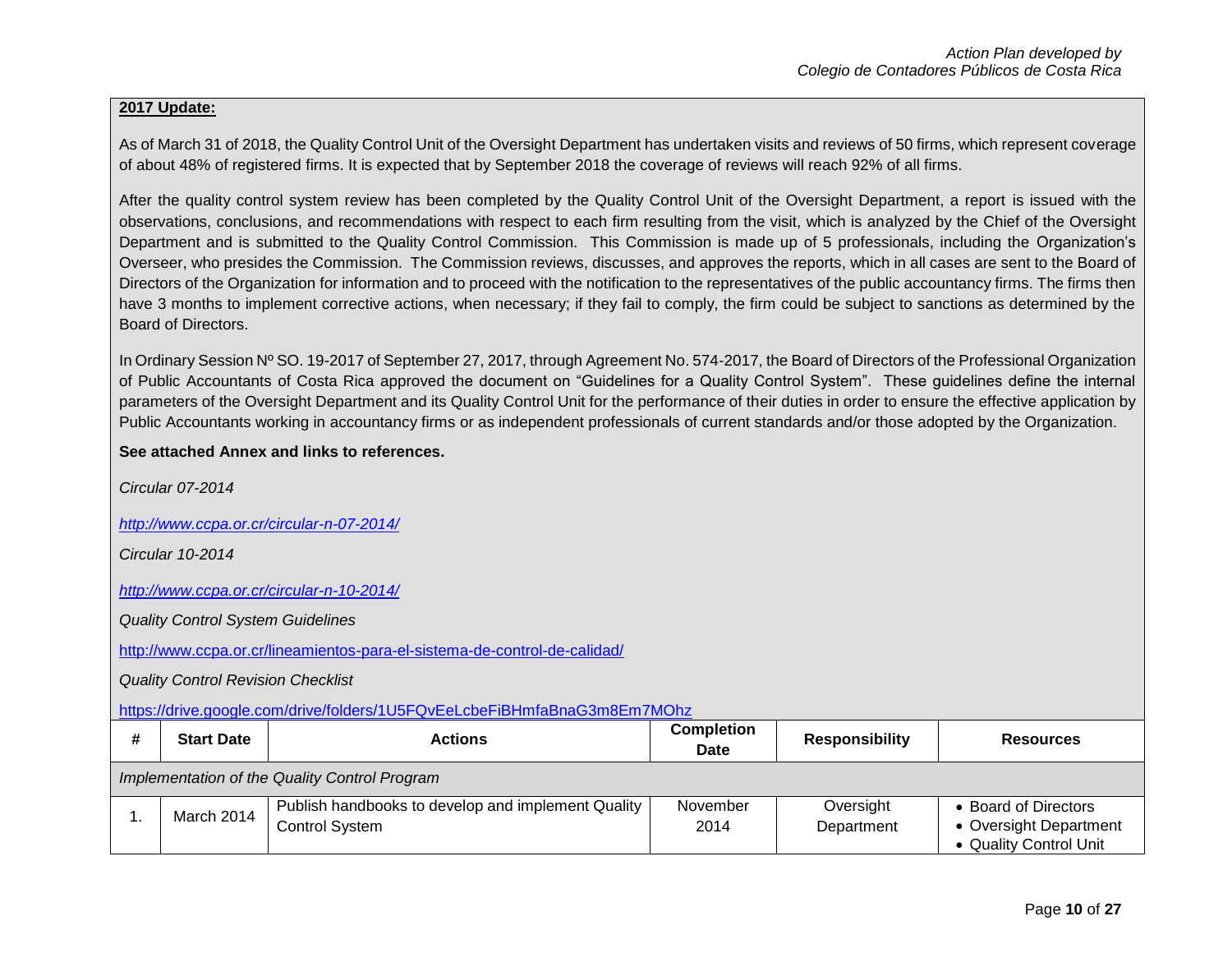| 2. | <b>July 2015</b>                  | Set-up a Quality Control Commission with the<br>purpose of providing advice to the Board of Directors<br>and assist the work of the Oversight Commission with<br>regard to the provisions of ISQC-1 and Article 23 of<br>the Professional Ethics Code of the Authorized Public<br>Accountant. | December<br>2015  | Oversight<br>Department<br><b>Board of Directors</b>      | • Board of Directors<br>• Oversight Department                           |
|----|-----------------------------------|-----------------------------------------------------------------------------------------------------------------------------------------------------------------------------------------------------------------------------------------------------------------------------------------------|-------------------|-----------------------------------------------------------|--------------------------------------------------------------------------|
| 3. | <b>July 2016</b>                  | Start of quality control reviews of Accounting Firms, to<br>verify compliance with existing quality control<br>standards.                                                                                                                                                                     | September<br>2018 | Oversight<br>Department                                   | • Board of Directors<br>• Oversight Department<br>• Quality Control Unit |
|    | <b>Maintain Ongoing Processes</b> |                                                                                                                                                                                                                                                                                               |                   |                                                           |                                                                          |
| 4. | On-going                          | Ensure, through annual revisions, that the quality<br>level of the Quality Assurance Program (QAP) is in<br><b>Quality Control</b><br>compliance with the terms of SMO -1, by updating the<br>On-going<br>Unit<br>working documents based on latest version of the<br>ISQC-1.                 |                   | $\bullet$ CCPACR<br>• Quality Control<br>Commission (QCC) |                                                                          |
| 5. | On-going                          | Organize talks and training sessions on how to<br>implement the quality control handbooks.                                                                                                                                                                                                    | On-going          | Oversight<br>Department                                   | • Board of Directors<br>• Oversight Department<br>• Quality Control Unit |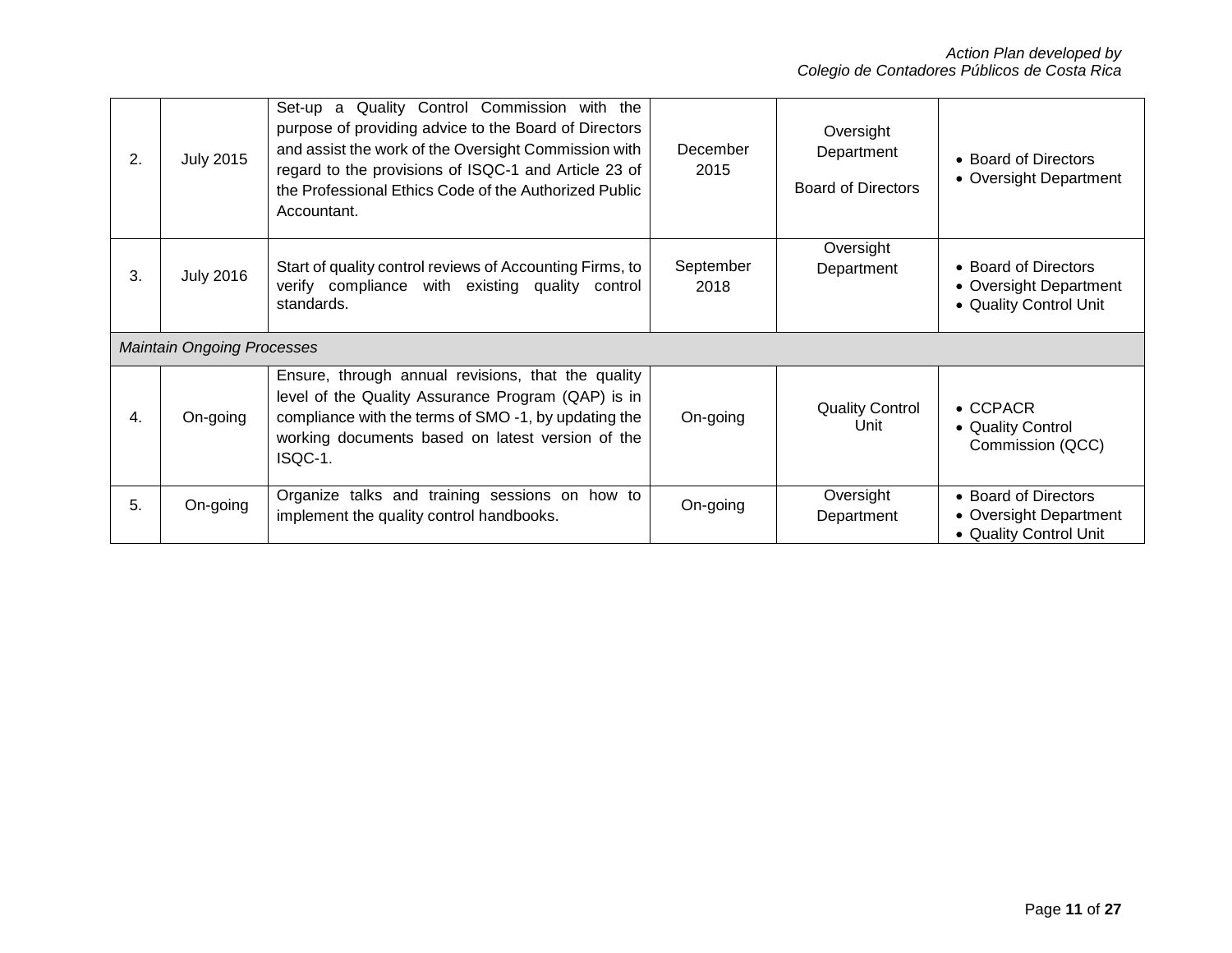| <b>Action Plan Subject:</b>   | SMO 2 – International Education Standards (IES) and other IAESB Guides |
|-------------------------------|------------------------------------------------------------------------|
| <b>Action Plan Objective:</b> | Implementation of the International Education Standards                |

The CCPACR is the organization that groups certified public accountants in the country. Members are required to have a licentiate degree in Public Accounting, have proven professional experience of at least two years counted as of the date the applicant receives the bachelor's degree, and also take the Deontology Seminar and pass the Ethics test.

Public and private universities in Costa Rica are responsible for setting admission requirements for professional programs in accounting, of providing the training according to the curriculum and of awarding the degree of licentiate after completing the program.

The National Higher Education Accreditation System (SINAES) is a public entity in charge of granting accreditation to university and higher education programs of educational centers who voluntarily request to go through the evaluation process. It was founded in 1999.

The National Council of Rectors (CONARE) was created in 1974 and is responsible for establishing coordination mechanisms, in addition to those established by the Higher Education Planning Office, as may be required for the advancement of higher education.

The National Council for Private Higher University Education (CONESUP) was created in 1981 as an entity attached to the Ministry of Public Education and is in charge of regulating and overseeing private universities.

With respect to accountancy organizations in Costa Rica, Law No. 1038 of 1947 creating the Professional Organization of Public Accountants establishes that the Organization is in charge of regulating public accounting professionals, who by law must become members. On the other hand, Law 1269 of 1951 creates the Professional Association of Private Accountants of Costa Rica as the entity responsible for regulating the profession of private accountants.

The Professional Organization of Public Accountants of Costa Rica has provided follow-up on the subject of university curricula with the main entities in charge of higher education in the country, however, they have still not implemented the guidelines set forth by the International Education Standards. The Organization on its part has modified its membership entry requirements in order to align them to the IES.

### **2016 Update:**

The Professional Organization of Public Accountants of Costa Rica makes efforts to offer training to its members on applicable standards throughout the year. During 2016, the Professional Organization of Public Accountants of Costa Rica provided 1,583 hours of training representing 79 courses. The courses are attended by the Organization's members but also by the public in general.

The training sessions covered some of the following subjects:

- International Financial Reporting Standards
- International Standards on Auditing
- International Standards on Public Sector Accounting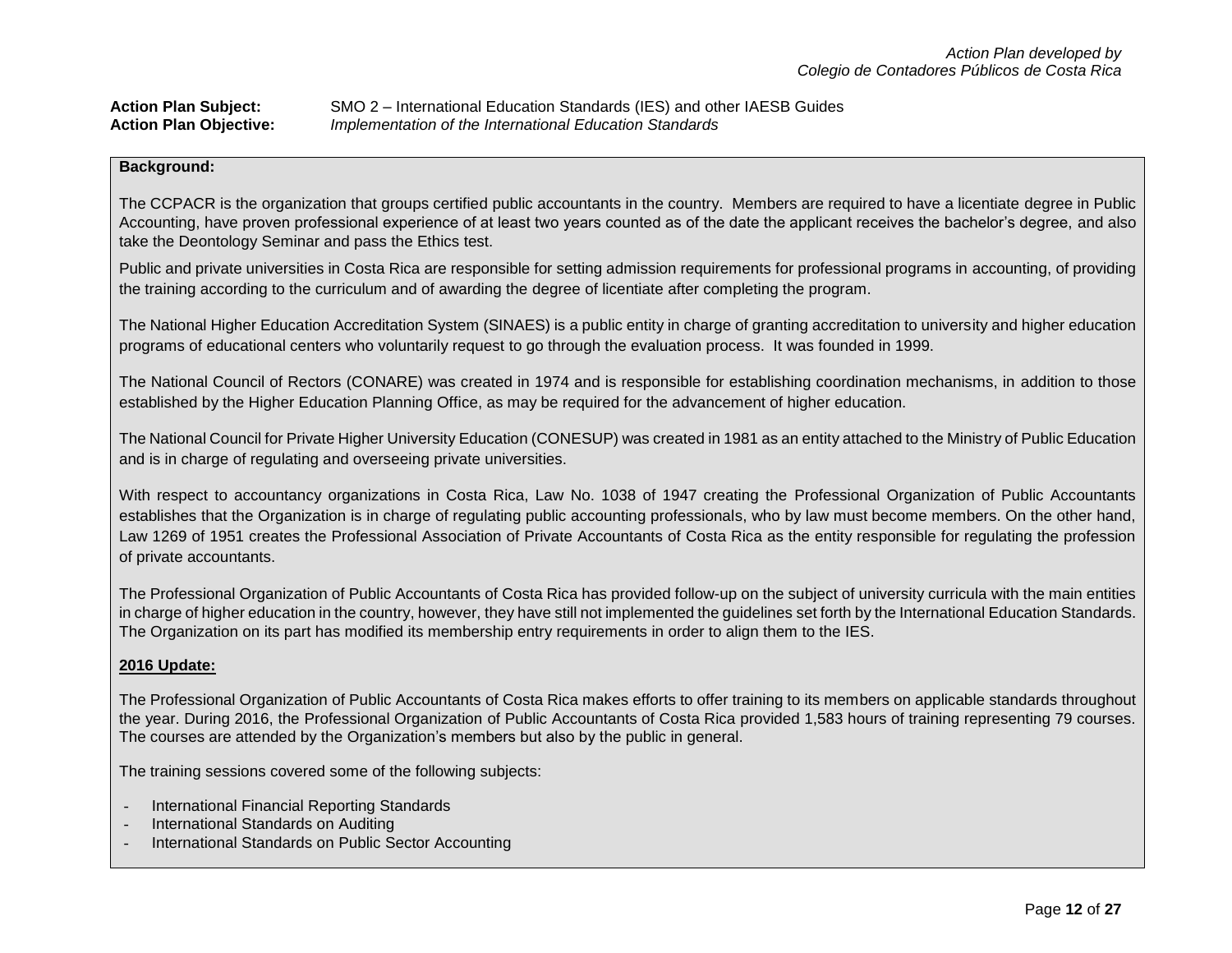Other activities organized by the Organization during the course of the year are:

- The Month of the Public Accountant during the month of May, a month dedicated to academic and social activities. Training during this month is free of charge and is open to all Organization members. During 2016, 30 courses were carried out.
- The Annual International Congress was held on 22-23 September, 2016 focusing during the 2-day event on updating the knowledge of participants on accounting and auditing matters as well as other subjects of interest. The Congress had both national and international speakers. During 2016 the Congress was entitled "International Congress on IFRS and ISA" and was attended by 265 persons, of whom 206 were Authorized Public Accountants.
- Throughout the year the Organization organized Discussions, Talks and Forums on subjects of interest to Accounting Professionals for members. Twelve such activities were organized for a total of 24 hours during 2016.
- The discussions transmitted on the YouTube channel were reproduced 2,450 times during 2016.
- The Organization also organized talks with students of Technical Schools, since students during their high school years can specialize in a technical area, such as Public Accounting.

### **2017 Update**

During 2017 the Professional Organization of Public Accountants of Costa Rica organized training courses on Standards during a total of 1,361 hours equivalent to 65 courses.

Some of the other activities organized by the Organization during the year are the following:

- The Month of the Public Accountant during the month of May, a month dedicated to academic and social activities. Training during this month is free of charge and is open to all Organization members. During 2017, 29 courses were organized.
- The Annual International Congress was held on 12-13 September, 2017 focusing during the 2-day event on updating knowledge. During 2017 the Congress was entitled "International Congress on IFRS and ISA: Technology, the key to the transparency and financial information in a digital world" and was attended by 272 persons, of whom 215 were Authorized Public Accountants
- Throughout the year the Organization organized Discussions, Talks and Forums on subjects of interest to Accounting Professionals for members. Nine such activities were organized for a total of 18 hours during 2017.
- The discussions transmitted on the YouTube channel were reproduced 3,048 times during 2017.

Additionally, the Professional Organization of Public Accountants of Costa Rica has maintained close contacts with the National Higher Education Accreditation System (SINAES), the National Council of Rectors (CONARE) and The National Council for Private Higher University Education (CONESUP) to review and ensure that the contents of curricula are consistent with the level of professional training required by CCPACR. On April 19, 2018 a reply from CONARE was received, stating that they are transferring the request of the Professional Organization of Public Accountants to its Academic Division.

### **See attached Annex and links to references.**

Annual Reports

<http://www.ccpa.or.cr/category/informes/>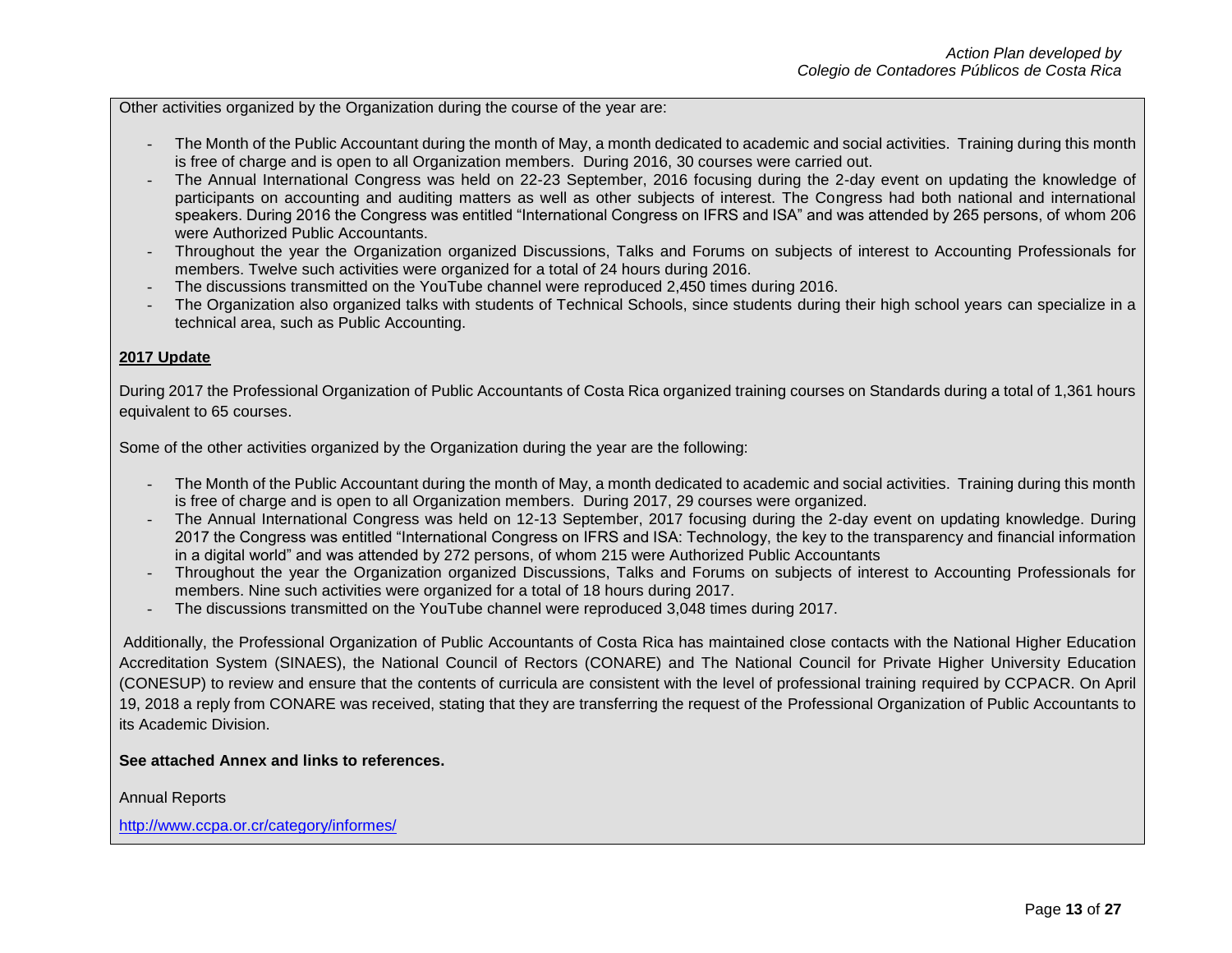| #  | <b>Start Date</b>                 | <b>Actions</b>                                                                                                                                                                                                                                                                                                                                                                                                                                                                                                                                           | <b>Completion</b><br><b>Date</b>       | <b>Responsibility</b>                                                                  | <b>Resources</b>                                                                     |
|----|-----------------------------------|----------------------------------------------------------------------------------------------------------------------------------------------------------------------------------------------------------------------------------------------------------------------------------------------------------------------------------------------------------------------------------------------------------------------------------------------------------------------------------------------------------------------------------------------------------|----------------------------------------|----------------------------------------------------------------------------------------|--------------------------------------------------------------------------------------|
|    |                                   | Raise Awareness of the Requirements of International Education Standards and Begin Application to University Education.                                                                                                                                                                                                                                                                                                                                                                                                                                  |                                        |                                                                                        |                                                                                      |
| 1. | On-going                          | Under dissemination of information, the Oversight<br>Department will maintain members informed of<br>changes<br>and<br>important information<br>regarding<br>standards published by international organizations<br>responsible for regulating the profession, through mass<br>e-mails,<br>publications<br>in<br>social<br>networks<br>and<br>communications<br>with<br>media,<br>complemented<br>participation in external communications media.                                                                                                         | On-going                               | Professional<br>Development<br>Department<br>Technical<br>Consulting<br>Department     | • Board of Directors<br>• Information Technology                                     |
| 2. | February<br>2016                  | The Organization issued Circular 20-2016 entitled<br>"Minimum Requirements for the Bachelor Degree and<br>Licentiate Degree Programs in Public Accounting". This<br>Circular includes the framework for the basic education<br>that every professional should acquire to practice as an<br>independent or dependent public accountant in any<br>type of industry of the public or private sector,<br>according to current demands and an acceptable<br>quality framework. These requirements were adapted<br>from the International Education Standards. | On-going                               | <b>Technical</b><br>Consulting<br>Department                                           | $\bullet$ CCPACR<br>• Technical Consulting<br>Department                             |
|    |                                   | Maintain the current process of voluntary professional development developed by CCPACR                                                                                                                                                                                                                                                                                                                                                                                                                                                                   |                                        |                                                                                        |                                                                                      |
| 3. | On-going                          | Provide<br>continuous<br>dissemination<br>and<br>seek<br>accreditation of the courses taken by members through<br>training programs of the Organization.<br>Likewise,<br>generate free spaces for discussion of current issues<br>regarding the professional practice of the Authorized<br>Public Accountant.                                                                                                                                                                                                                                            | On-going                               | Professional<br>Development<br>Commission<br>Professional<br>Development<br>Department | $\bullet$ CCPACR<br>• Board of Directors<br>• Professional Development<br>Department |
|    | <b>Maintain Ongoing Processes</b> |                                                                                                                                                                                                                                                                                                                                                                                                                                                                                                                                                          |                                        |                                                                                        |                                                                                      |
| 4. | On-going                          | Ensure, through annual revisions, compliance with the<br>of SMO-2<br>requirements<br>regarding professional<br>professional examinations, practical<br>development,<br>experience and ongoing education, taking due account                                                                                                                                                                                                                                                                                                                              | On-going<br>(Each year in<br>December) | <b>Technical</b><br>Consulting<br>Department                                           | $\bullet$ CCPACR<br>• Professional Development<br>Department                         |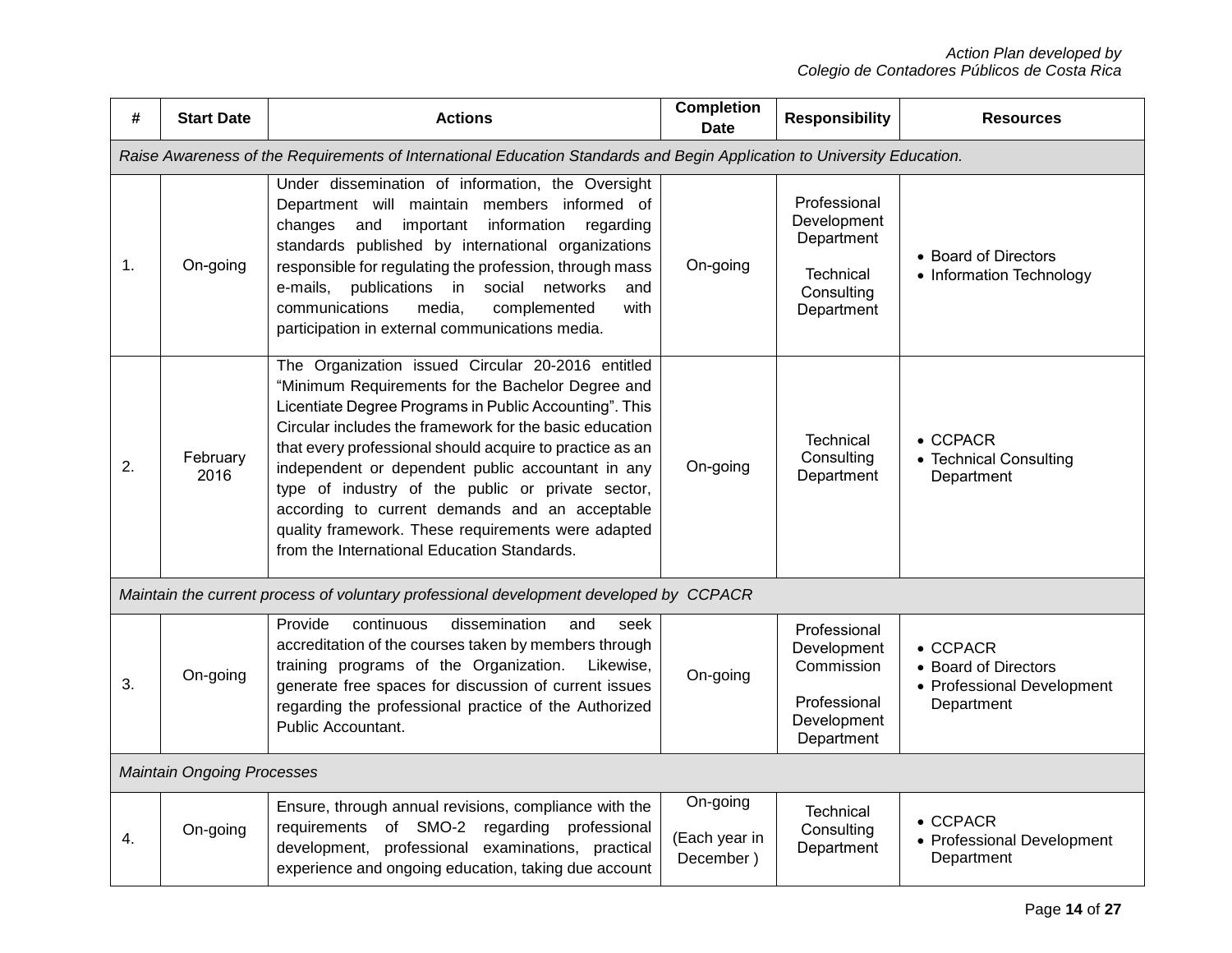|  | of the decision of the General Comptroller's Office, the | Professional |  |
|--|----------------------------------------------------------|--------------|--|
|  | arbitration conciliation and<br>observance of the        | Development  |  |
|  | precautionary measures imposed on the Organization       | Department   |  |
|  | from 2010 to 2013.                                       |              |  |
|  |                                                          |              |  |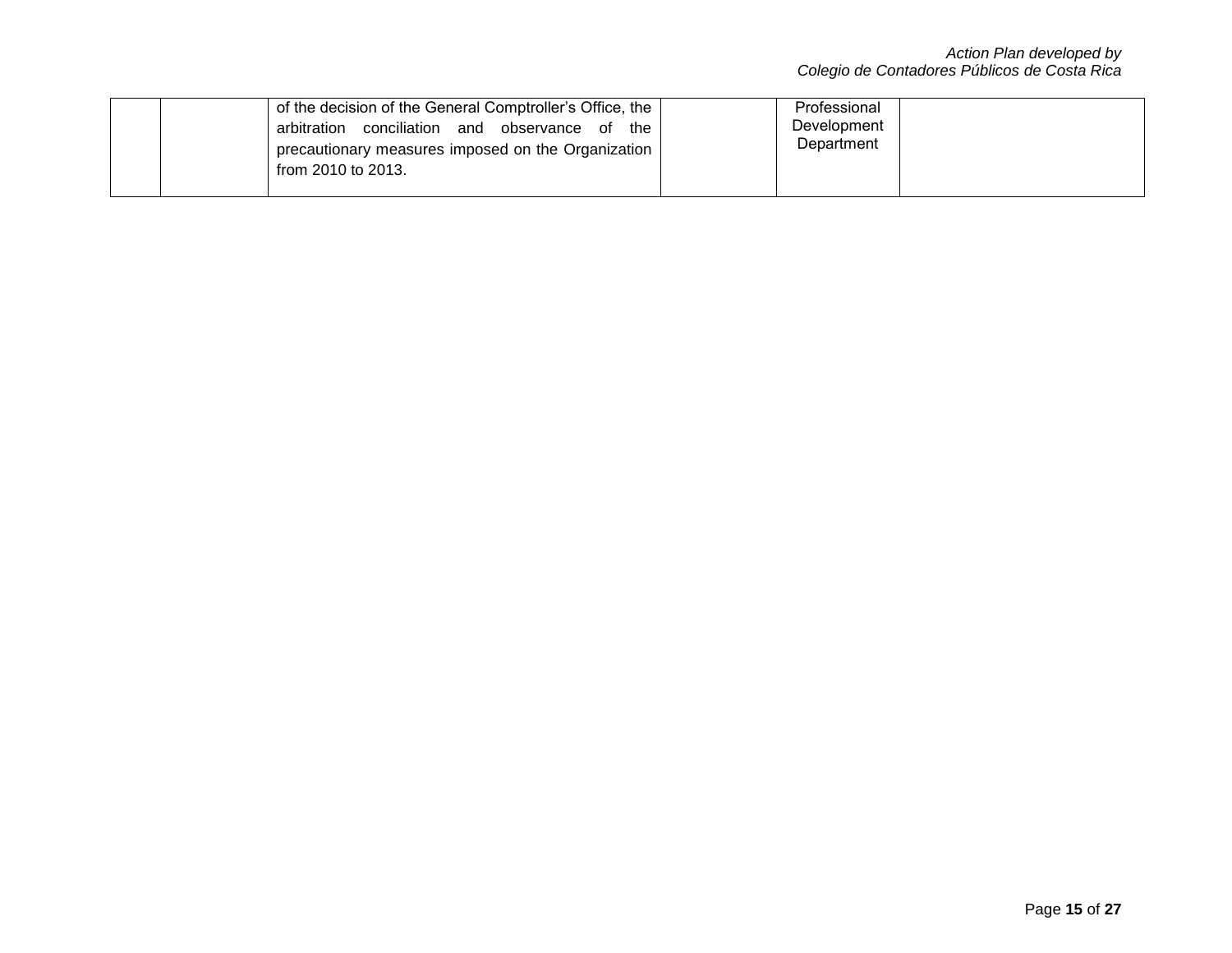| <b>Action Plan Subject:</b>   | SMO 3 - International Standards and other IAASB Pronouncements |
|-------------------------------|----------------------------------------------------------------|
| <b>Action Plan Objective:</b> | Use Best Endeavors to Improve Implementation of ISAs.          |

In accordance with the powers conferred by Article 14 of Law 1038 creating the Professional Organization of Public Accountants of Costa Rica, the Professional Organization of Public Accountants of Costa Rica is responsible for establishing the auditing standards for companies in Costa Rica.

The Organization adopted the ISAs translated into Spanish in 2005, and made a ratification of adoption on December 11, 2014 as the basis for the development of auditing work and related services in Costa Rica. Any modifications or pronouncements currently in force, as well as any new Standards or Pronouncements that are issued in the future by the International Federation of Accountants, will be automatically considered incorporated to the regulations of mandatory compliance in Costa Rica, without prejudice to any assessment or recommendation that could be made by the Standards Commissions of the Professional Organization of Public Accountants of Costa Rica regarding the partial or full application specifically in Costa Rica, and without prejudice to any possible changes.

In addition, Law N ° 7732 of 1977 gives the National Financial System Supervision Council (CONASSIF) the authority to establish accounting and auditing standards for regulated entities. Regulation 32–10 of CONASSIF requires external auditors of regulated entities to use the ISAs approved by the Professional Organization of Public Accountants of Costa Rica.

Private companies in Costa Rica are not required to be audited under the law, but in the case there is an audit, the auditor must be a member of the Professional Organization of Public Accountants of Costa Rica.

### **2016 Update**

The Professional Organization of Public Accountants of Costa Rica and CONASSIF have adopted the ISAs, and the Professional Organization of Public Accountants of Costa Rica maintains an on-going process to disseminate information about new decisions or any changes from the IAASB.

In addition, the Organization has a Technical Consulting Department that takes care of any questions regarding the Standards. Questions can be submitted by members, by any professional, a public or private company, and even by university students.

The Continuous Professional Development Department of the Professional Organization of Public Accountants of Costa Rica includes training on ISAs and the most recent updates of these standards within its programs.

The courses offered by the Professional Development Department include the following:

- ISAs
- Operational Auditing
- **Forensic Auditing**
- Government Financial Auditing
- Auditing working papers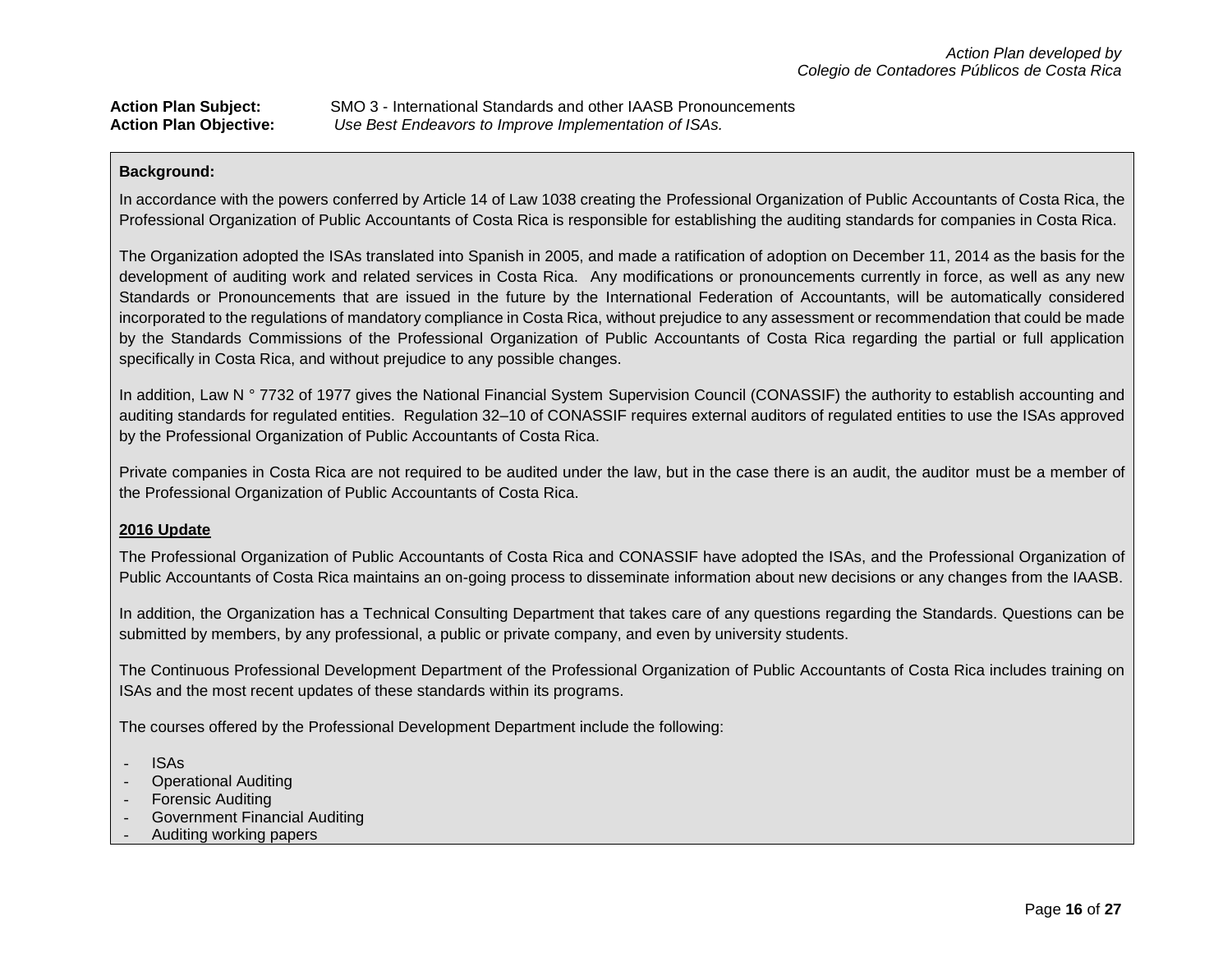By being a member of IFAC, the Professional Organization is able to offer its members through its Internet webpage [\(www.ccpa.or.cr\)](http://www.ccpa.or.cr/) the link to download the most recent version of the ISAs issued by IFAC.

## **2017 Update**

Additionally, during the year 2017 the Professional Development Department offered training on the following subjects:

- ISAs
- Model of Audit Opinion
- Report of Financial Information Review
- Report on Financial Information compilation work
- ISA 700 (Revised), Modifications to the opinion and key auditing issues
- Assurance Commitment work that is not an audit nor revisions of historical financial information

The Technical Consulting Department of the Professional Organization of Public Accountants of Costa Rica clarifies all the questions it receives regarding the application of the International Standards of Auditing which arrive through letters, e-mail, or phone calls. With regard to the last updates, the Department has disseminated information about the new opinions established in ISAs 701, 705, and 706 for the periods ending as of December 15, 2016. In addition, information has been shared regarding the modifications of ISA 570 Going Concern and ISA 260 Communication with Those Charged with Governance of the entity.

## **See attached Annex and links to references.**

CIRCULAR 03-2014: Ratification of the Adoption of the International Standards on Auditing

<http://www.ccpa.or.cr/circular-n-03-2014/>

Other Circulars

## <http://www.ccpa.or.cr/normativa-vigente/>

| # | <b>Start Date</b>                    | <b>Actions</b>                                                                                                                                                                                                                                                                                | <b>Completion</b><br>Date | <b>Responsibility</b>                     | <b>Resources</b>                                 |
|---|--------------------------------------|-----------------------------------------------------------------------------------------------------------------------------------------------------------------------------------------------------------------------------------------------------------------------------------------------|---------------------------|-------------------------------------------|--------------------------------------------------|
|   | Promotion of Implementation of ISA's |                                                                                                                                                                                                                                                                                               |                           |                                           |                                                  |
|   | <b>July 2015</b>                     | Organize training activities on IAASB standards for<br>CCPACR members. This program should make<br>emphasis on the following areas:<br>Fundamental ISA areas;<br>Current issues and recent ISA changes;<br>Implementation of ISA in audits<br>Challenges for small and medium auditing firms. | On-going                  | Professional<br>Development<br>Department | <b>CCPACR</b><br><b>Professional Development</b> |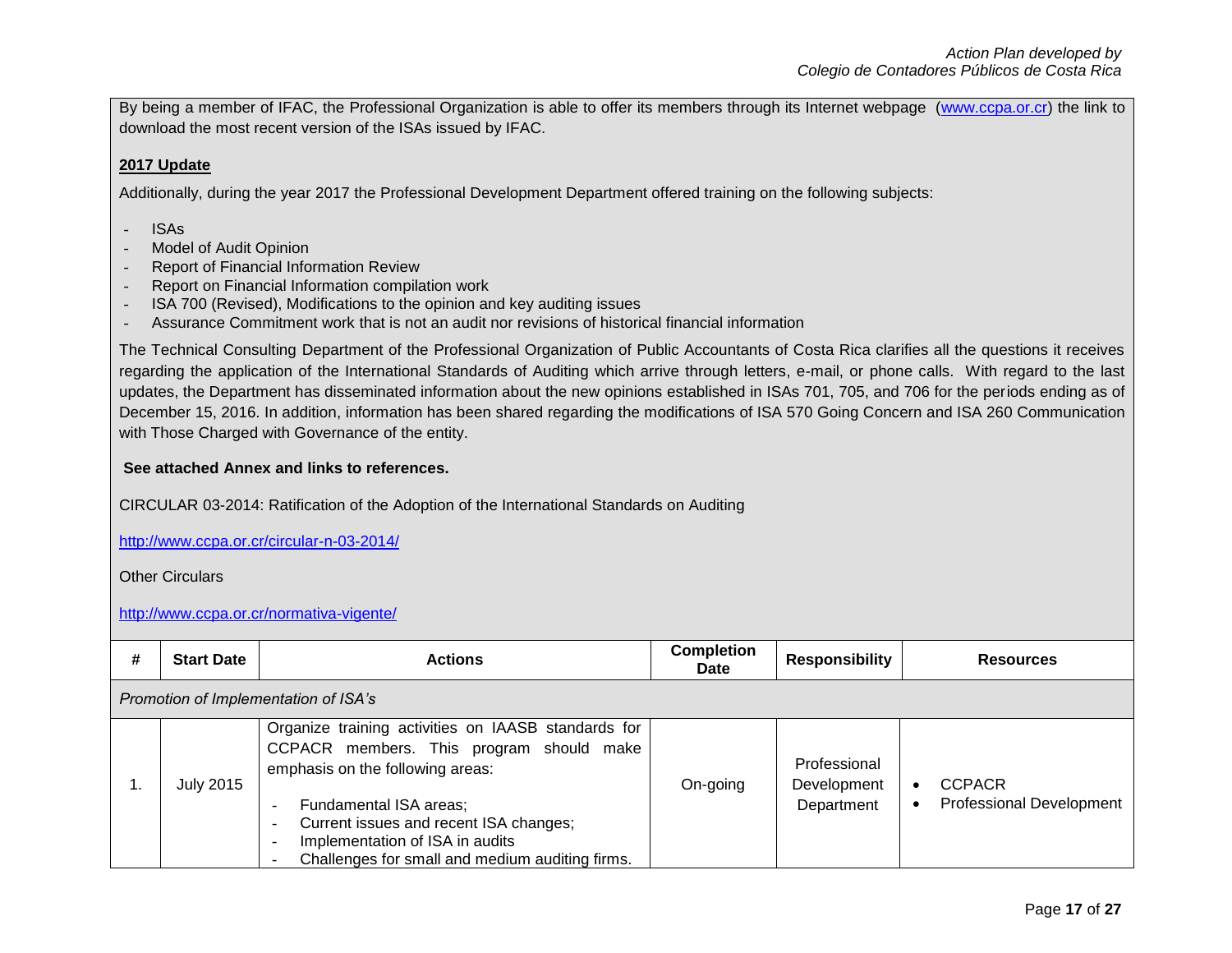| 2. | <b>July 2015</b>                  | Implement an annual seminar of training on Auditing<br>Standards, within the Training Program of the<br>Continuous Professional Development Department.                                                                                                                                         | On-going                               | Continuous<br>Professional<br>Development<br>Department                                                              | • Professional Development<br>Commission<br>• Continuous Professional<br><b>Development Department</b> |
|----|-----------------------------------|-------------------------------------------------------------------------------------------------------------------------------------------------------------------------------------------------------------------------------------------------------------------------------------------------|----------------------------------------|----------------------------------------------------------------------------------------------------------------------|--------------------------------------------------------------------------------------------------------|
|    | <b>Maintain Ongoing Processes</b> |                                                                                                                                                                                                                                                                                                 |                                        |                                                                                                                      |                                                                                                        |
| 3. | On-going                          | Monitor changes to IAASB standards and ensure such<br>changes are being communicated to members<br>affiliated to the CCPACR and that training programs<br>are updated accordingly to reflect the changes.<br>Changes are communicated through mass emails,<br>Facebook and the YouTube Channel. | On-going<br>(Each year in<br>December) | <b>Standards</b><br>Commission                                                                                       | <b>CCPACR</b><br><b>Standards Commission</b>                                                           |
| 4. | On-going                          | Make 'best efforts' to identify opportunities for ISA<br>implementation. Update work plan regarding future<br>activities.                                                                                                                                                                       | On-going<br>(Each year in<br>December) | <b>Standards</b><br>Commission<br>and<br><b>Technical</b><br>Consulting<br>Department                                | <b>CCPACR</b><br>$\bullet$<br><b>Standards Commission</b>                                              |
| 5. | June 2015                         | Organize annual workshops to implement the Guide on<br>the use of ISAs for small-medium enterprises, Circular<br>No. 17-2015.                                                                                                                                                                   | On-going                               | Standards<br>Commission<br><b>Technical</b><br>Consulting<br>Department<br>Professional<br>Development<br>Department | <b>Standards Commission</b>                                                                            |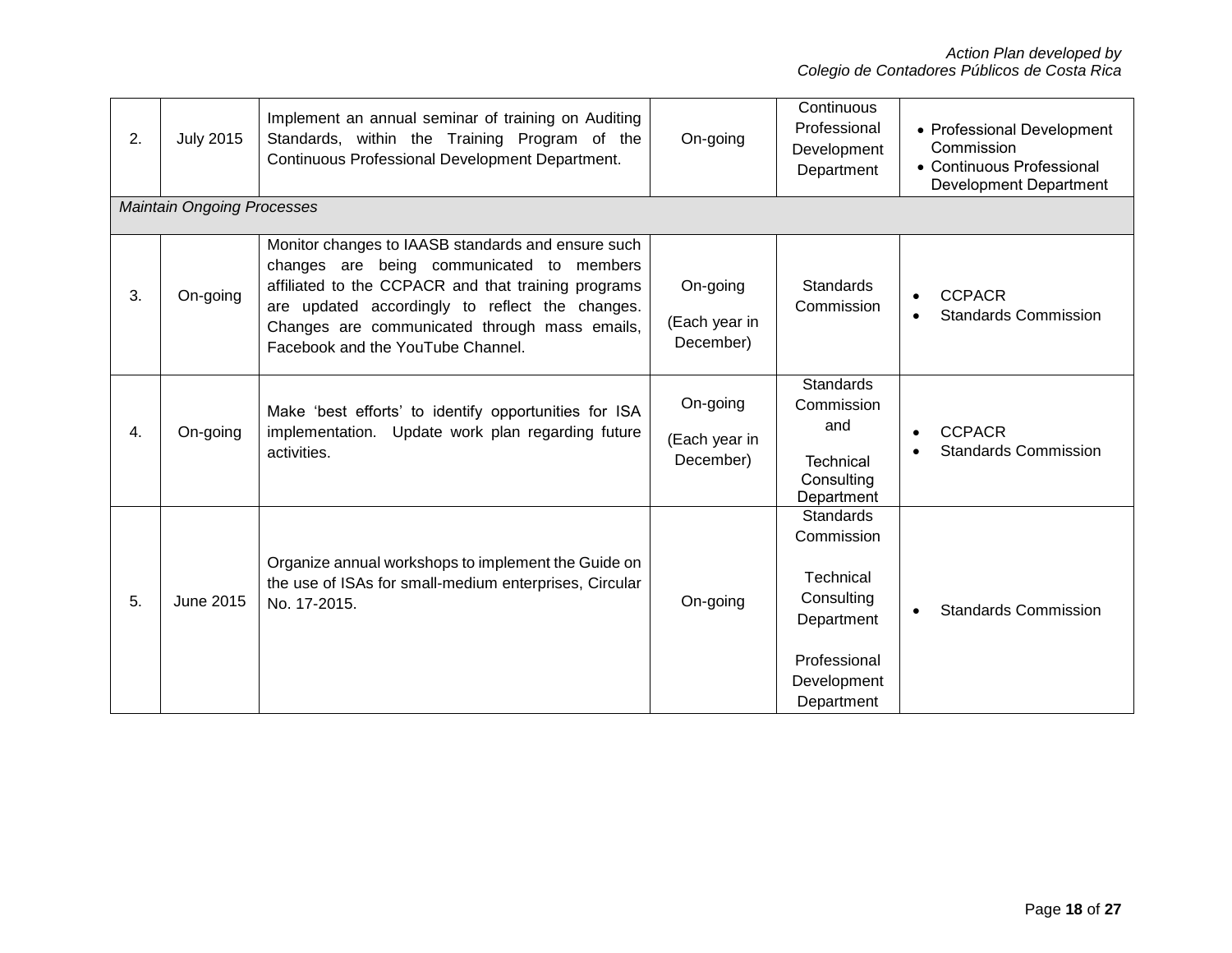| <b>Action Plan Subject:</b>   | SMO 4 - IESBA Code of Ethics                              |
|-------------------------------|-----------------------------------------------------------|
| <b>Action Plan Objective:</b> | Update the Code of Ethics to Current IESBA Code of Ethics |

The Professional Organization of Public Accountants of Costa Rica, according to its statutory law, is authorized to establish ethical standards for authorized public accountants. In 2014, the Professional Organization of Public Accountants of Costa Rica published the document Professional Ethics Code of the Authorized Public Accountant, in line with the guidelines set forth by IESBA.

The Organization has a Tribunal of Honor, which is in charge of applying the general principles, encompassed within the Code of Ethics for Professional Accountants issued by the International Federation of Accountants, acting exclusively as judge of conscience over any difference of a moral nature between members of the Organization, in order to resolve any issues that may arise.

### **2016 Update**

As part of the Deontology Seminar, the Professional Organization of Public Accountants of Costa Rica includes the study of the Professional Ethics Code of the Authorized Public Accountant, which was drawn up using the guidelines established by IESBA. Additionally, knowledge about the contents of the Ethics Code is evaluated through the admission test of the Organization for new members.

In the case of active members of the Professional Organization of Public Accountants of Costa Rica, the subject of the Code of Ethics is included in all training programs. In addition, updates and current issues regarding professional ethics are published through our website and/or sent by email.

### **2017 Update**

The Board of Directors of the Professional Organization of Public Accountants of Costa Rica, during Ordinary Session N°16-2017 held on August 9, 2017, approved Agreement No. 516-2017 SO.16 establishing the regulations for the internal operation of the Tribunal of Honor. It establishes that its purpose is to resolve issues of a disciplinary nature relating to violations of moral and ethical norms, as well as the rights of Organization members, whether ex-officio or at the request of an interested party, due to conflicts between members of the trade or between members and third parties.

During the year 2018, the Professional Organization of Public Accountants of Costa Rica will review the implementation of changes proposed in the Code of Ethics published by IESBA, which would enter into effect in June 2019.

### **See attached Annex and links to references.**

Code of Ethics of the Organization

<http://www.ccpa.or.cr/codigo-de-etica-profesional/>

Regulations for the internal operation of the Tribunal of Honor.

<http://www.ccpa.or.cr/normativa-para-el-funcionamiento-interno-del-tribunal-de-honor/>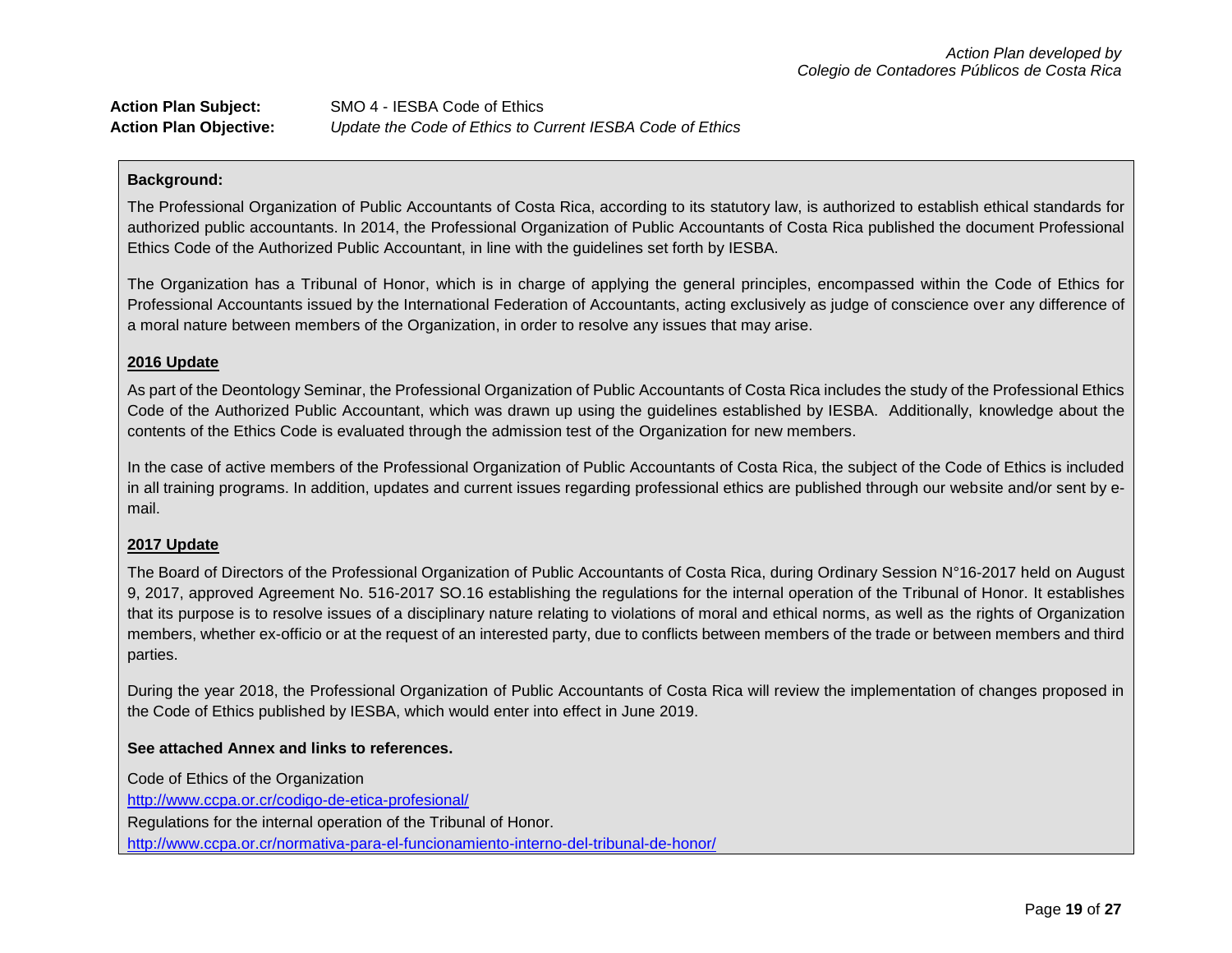| #              | <b>Start Date</b>                 | <b>Actions</b>                                                                                                                                                                                                                                                                                                                                                                                               | <b>Completion</b><br><b>Date</b>                | <b>Responsibility</b>                                                                             | <b>Resources</b>                                                           |  |  |
|----------------|-----------------------------------|--------------------------------------------------------------------------------------------------------------------------------------------------------------------------------------------------------------------------------------------------------------------------------------------------------------------------------------------------------------------------------------------------------------|-------------------------------------------------|---------------------------------------------------------------------------------------------------|----------------------------------------------------------------------------|--|--|
|                | <b>Maintain Ongoing Processes</b> |                                                                                                                                                                                                                                                                                                                                                                                                              |                                                 |                                                                                                   |                                                                            |  |  |
| $\mathbf{1}$ . | On-going                          | Monitor changes to the IESBA Code of Ethics<br>to ensure changes are communicated to<br>members of the Organization, to update the<br>Code of Ethics of the Professional Organization<br>of Public Accountants to include such changes<br>and to ensure that training programs are<br>Short bulletins<br>accordingly.<br>updated<br>are<br>normally<br>issued<br>through<br>general<br>communications media. | On-going<br>(Each year in<br>December)          | Board of<br><b>Directors</b><br>Tribunal of<br>Honor<br>Professional<br>Development<br>Commission | <b>CCPACR</b><br><b>Board of Directors</b><br><b>Tribunal of Honor</b>     |  |  |
| 2.             | On-going                          | Make 'best efforts' to identify opportunities to<br>support the implementation of the Code of<br>Ethics. This includes a revision of current<br>activities and updates to the work plan to<br>include planned activities.                                                                                                                                                                                    | On-going<br>(Each year in<br>December)          | Board of<br><b>Directors</b><br>Tribunal of<br>Honor                                              | <b>CCPACR</b><br><b>Board of Directors</b><br><b>Tribunal of Honor</b>     |  |  |
| 3.             | On-going                          | A Committee has been set up to review the<br>updates to the IESBA Ethics Code, that will<br>come into force in June 2019. The Commission<br>is awaiting the publication of the Spanish<br>version of the final version.                                                                                                                                                                                      | Pending<br>publication of<br>Spanish<br>version | Board of<br><b>Directors</b><br>Designated<br>Commission                                          | <b>CCPACR</b><br><b>Board of Directors</b><br><b>Designated Commission</b> |  |  |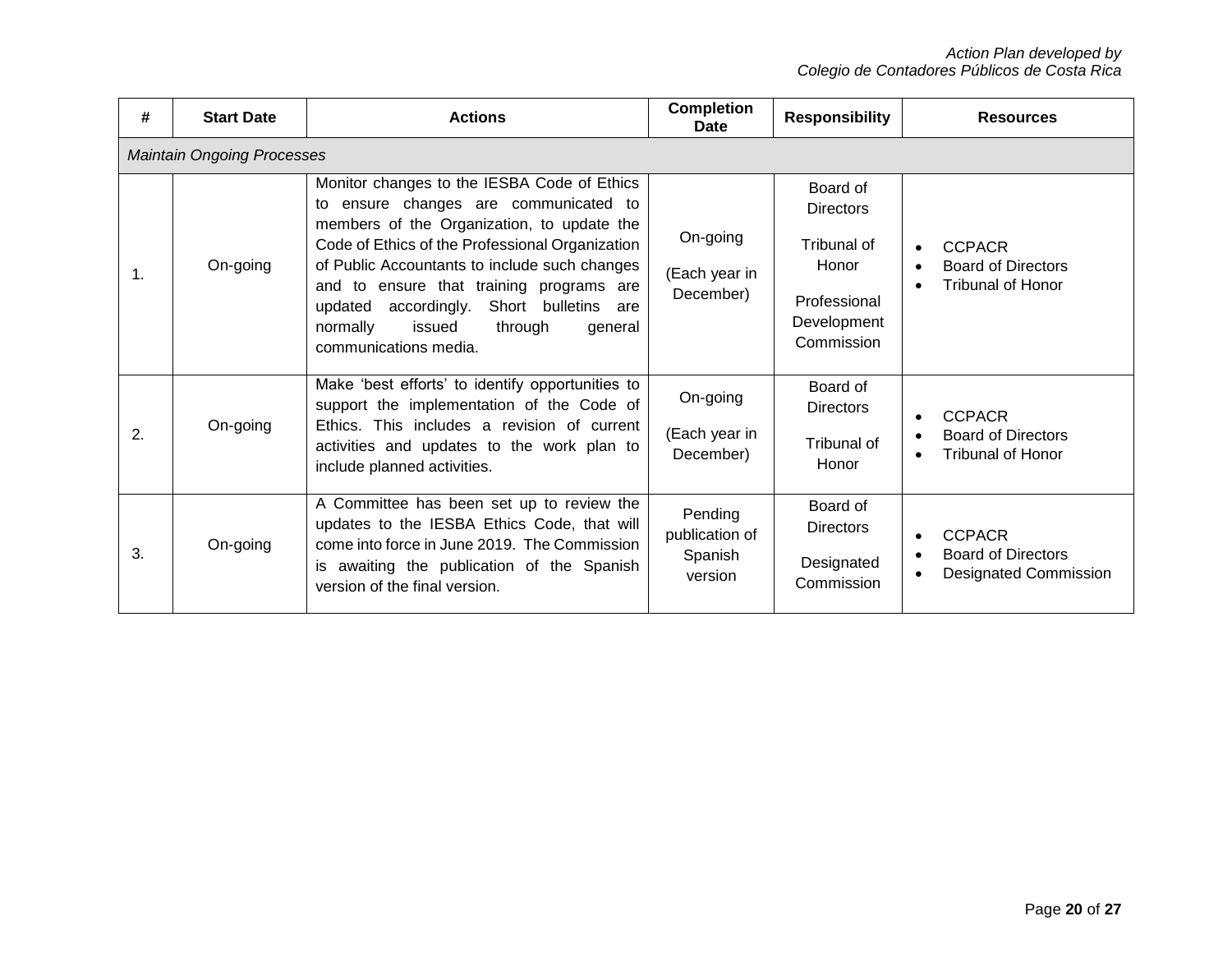| <b>Action Plan Subject:</b>   | SMO 5 - Public Sector Accounting                      |
|-------------------------------|-------------------------------------------------------|
| <b>Action Plan Objective:</b> | Raise Awareness of IPSAS with Government Counterparts |

The Government of Costa Rica adopted the International Public Sector Accounting Standards (IPSAS) in the entities that form part of the General Government Sector through Decree Nº35616-H.

The Ministry of Finance decreed the following transition provisions for the following standards:

- IPSAS N° 6 "Consolidated and Separate Financial Statements"
- IPSAS N° 8 "Participation in Joint Ventures"
- IPSAS N° 13 "Leasing"
- IPSAS N° 17 "Property, Plant, and Equipment"
- IPSAS N°23: "Revenue from non-exchange Transactions Taxes"
- IPSAS N° 23 "Revenue from non-exchange Transactions other non-exchange transactions including social contributions"

In line with the adoption by the Government of Costa Rica of the International Public Sector Accounting Standards (IPSAS), the Professional Organization of Public Accountants of Costa Rica includes, within its training programs for members and the public in general, topics and specific courses relating to the IPSAS. These topics have been included since the year 2009 in the courses offered at the Organization's facilities.

### **2016 Update**

The Professional Organization of Public Accountants of Costa Rica collaborates by offering courses on these standards, which may be attended by Professional Organization members as well as the public in general.

In meetings with the Government, the Executive Director of the Organization and members of the Board of Directors have given follow-up to the implementation of these standards in the public sector. They have been given information about the support available at the Professional Organization of Public Accountants of Costa Rica for the implementation process through training courses and talks on IPSAS subjects.

### **2017 Update**

In December 2017, the Government of Costa Rica, through DFOE-DL-SGP-00004-2017 Follow-up Report on the Implementation and Application of International Public Sector Accounting Standards (IPSAS) in Local Governments, has identified some limitations along the process of implementation and application of the standards. The main weakness was found to be at the local government level where municipalities do not have an accounting department, they advance at different paces and rhythms and do not have an accounting system that complies with the requirements of applicable standards. Consequently, the implementation process of IPSAS at the municipal level does not show significant advance. This is not the case in other institutions of the public sector.

As of March of 2018, the Professional Organization of Public Accountants has held meetings with the Ministry of Finance and the National Accounting Office to inquire about the implementation of these standards in the Public Sector.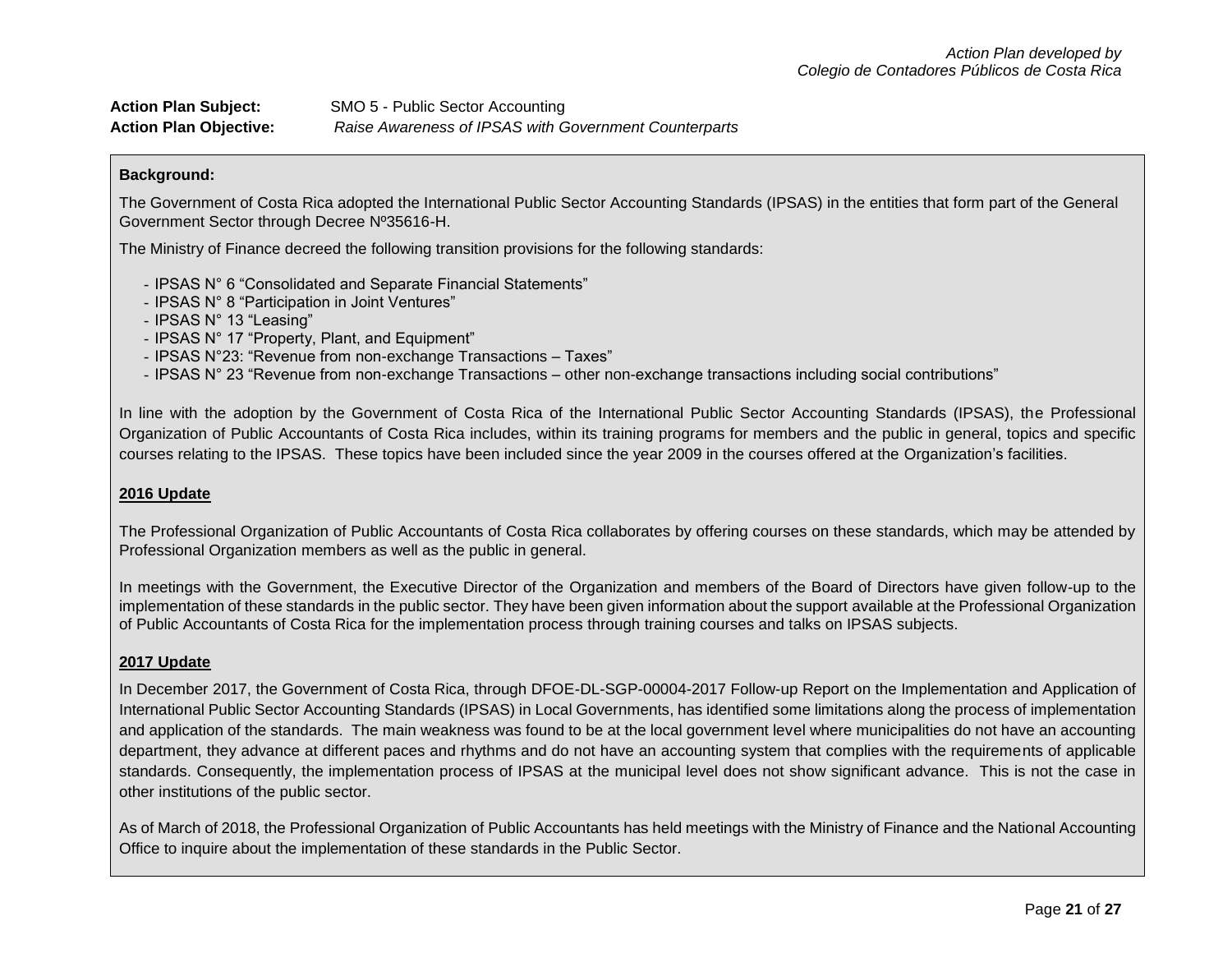The Government has taken the decision to implement the international accounting standards starting in January 2020.

## **See attached Annex and links to references.**

DFOE-DL-SGP-00004-2017 Follow-up Report on the Status of Implementation and Application of International Public Sector Accounting Standards in local governments.

| #              | <b>Start Date</b>                 | <b>Actions</b>                                                                                                                                                                                                                                                                                                                                                                                                                                                                                                                                     | <b>Completion</b><br>Date              | <b>Responsibility</b>   | <b>Resources</b>                                                 |  |  |
|----------------|-----------------------------------|----------------------------------------------------------------------------------------------------------------------------------------------------------------------------------------------------------------------------------------------------------------------------------------------------------------------------------------------------------------------------------------------------------------------------------------------------------------------------------------------------------------------------------------------------|----------------------------------------|-------------------------|------------------------------------------------------------------|--|--|
|                | <b>Maintain Ongoing Processes</b> |                                                                                                                                                                                                                                                                                                                                                                                                                                                                                                                                                    |                                        |                         |                                                                  |  |  |
| $\mathbf{1}$ . | On-going                          | Make best efforts to identify opportunities to support<br>the adoption of IPSAS. This includes a revision of<br>current activities and updates to the work plan to take<br>into account future planned activities.<br>The Plan of Action takes into account the design of<br>training programs for public sector professionals, and<br>visits to entities such as the National Accounting Office.                                                                                                                                                  | On-going<br>(Each year in<br>December) | Standards<br>Commission | <b>CCPACR</b><br>Standards<br>Commission                         |  |  |
| 2.             | On-going                          | Maintain the Standards Commission active. The Tax<br>Reform Director of the Ministry of Finance is a part of<br>this Commission and its objective is to promote<br>discussions on issues of concern to CCPACR and its<br>members.<br>The Commission met several times during 2016 and<br>2017, however, progress has been slow. Meetings will<br>continue to be maintained during the next year in the<br>hope that the tax office will give more participation to<br>the CCPACR as an adviser or resource on technical<br>matters when necessary. | On-going                               | Standards<br>Commission | <b>Board of Directors</b><br><b>Standards</b><br>٠<br>Commission |  |  |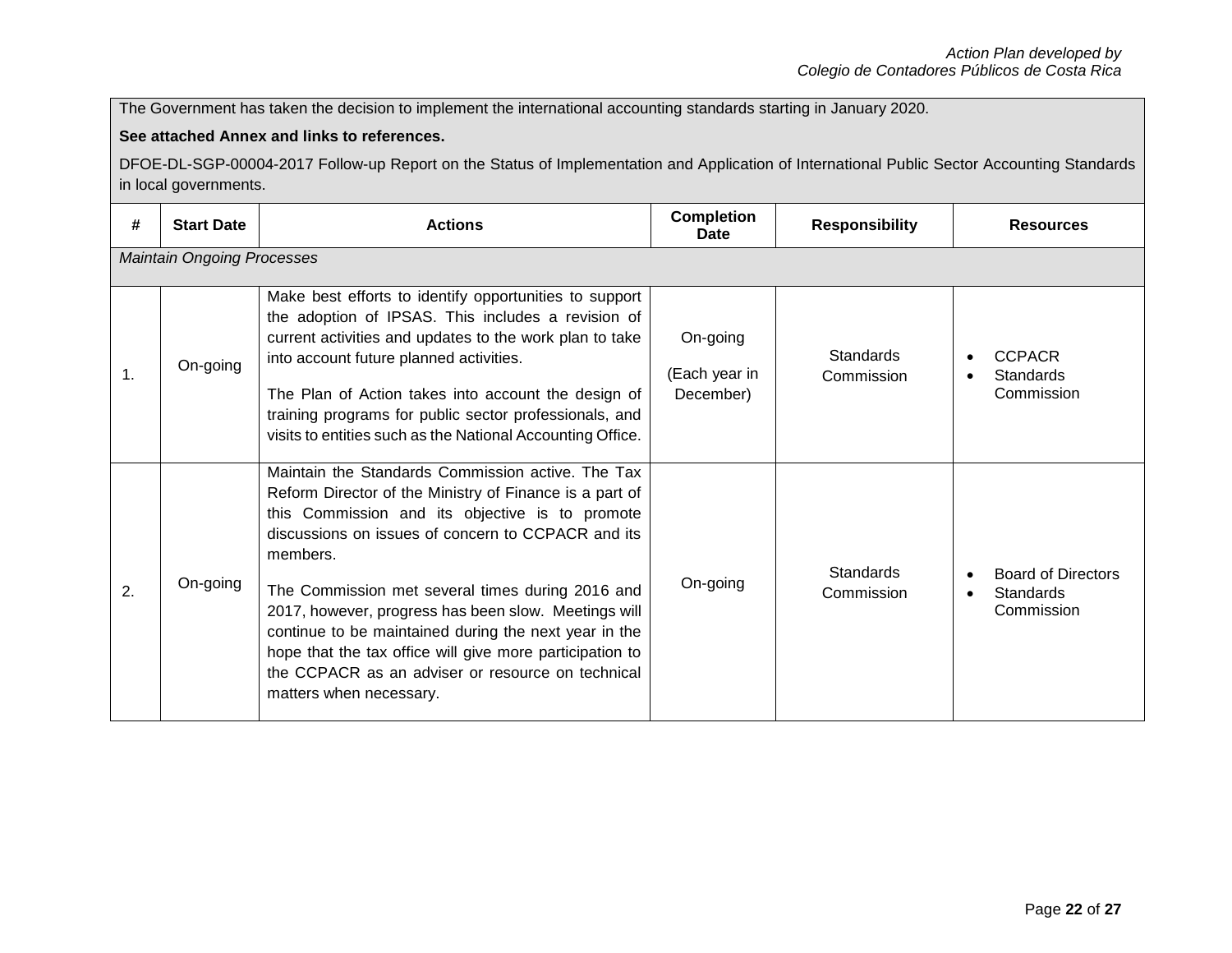| <b>Action Plan Subject:</b>   | SMO 6 - Investigation and Discipline                            |
|-------------------------------|-----------------------------------------------------------------|
| <b>Action Plan Objective:</b> | Strengthening of Investigation and Disciplinary (I&D) Processes |

The Professional Organization of Public Accountants of Costa Rica has implemented an investigation and disciplinary procedure (I&D) for its members, according to the requirements of SMO-6, which is available online.

The Professional Organization of Public Accountants of Costa Rica has created the following instances to undertake investigations and implement disciplinary measures:

- Overseer of the Board of Directors
- Oversight Commission
- Oversight Department
- Quality Control Commission
- Tribunal of Honor
- Board of Directors

Through its webpage, social media, YouTube Channel, and e-mail news service, the Professional Organization of Public Accountants of Costa Rica maintains its members and public in general informed about the I&D Procedures.

The Oversight Department of the Professional Organization of Public Accountants of Costa Rica is responsible for handling complaints or taking ex officio action, in order to monitor that the profession is being exercised by its members in adherence to existing technical, ethical and moral guidelines.

### **2016 Update:**

During 2016 the Oversight Department handled 138 cases, cases relating to reports, complaints, and others.

Additionally, the Oversight Department maintains close contacts with ministries, banking institutions, universities and entities of the public and private sector, among others, to provide advisory services, clarify doubts and questions on subjects relating to the professional practice of Authorized Public Accountants (CPA).

### **2017 Update:**

During 2017 the Oversight Department handled 50 cases.

The Board of Directors of the Professional Organization of Public Accountants of Costa Rica approved during Ordinary Session Nº24-2017, held on December 6, 2017. the "Guidelines for the Oversight Department". The Guidelines were published in February of 2018, and define the steps to follow to process the cases received through complaints or initiated ex officio, in addition to those that require some modification requested by the Tribunal of Honor or the Procedural Governing Body.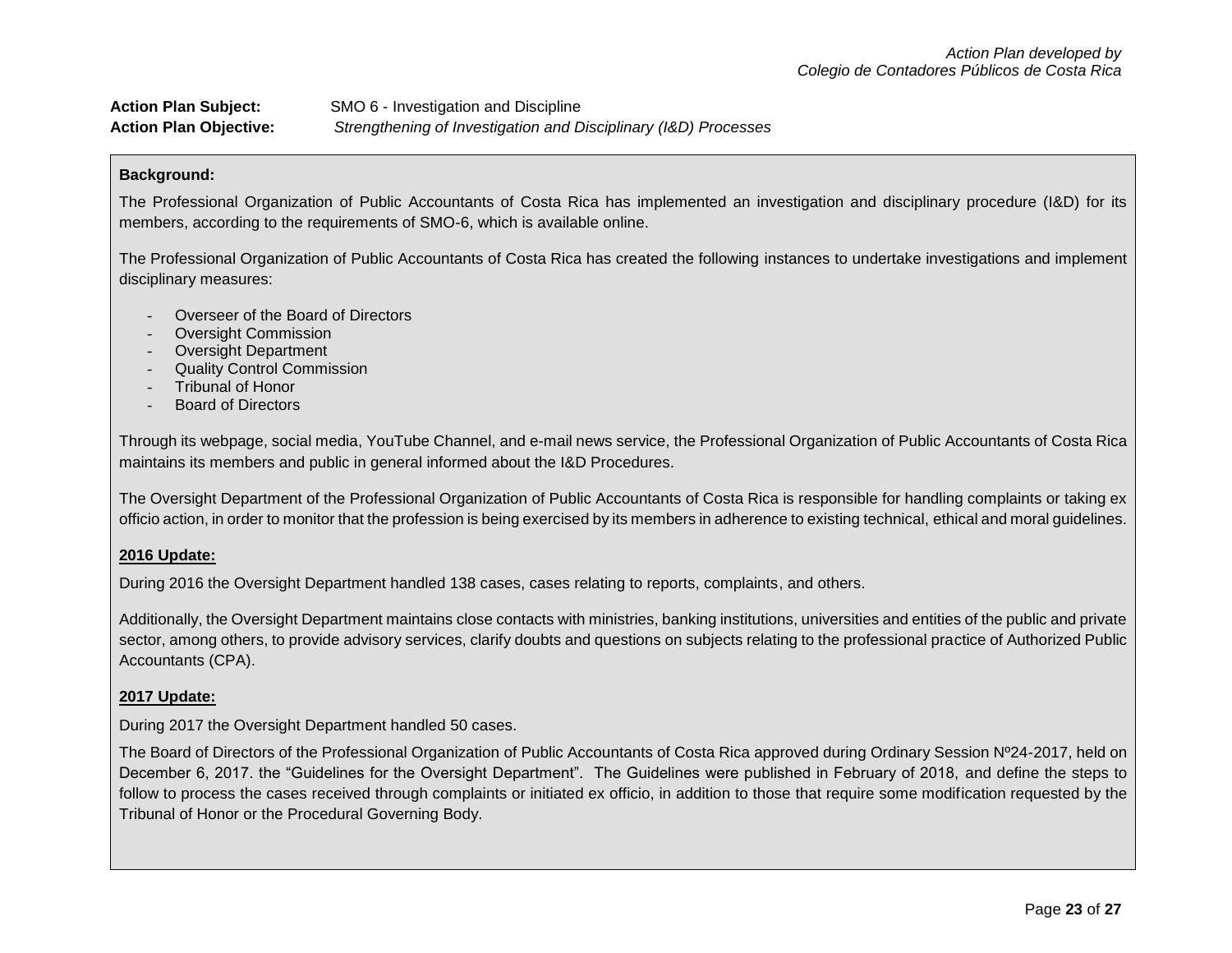## **See attached Annex and links to references.**

Guidelines for the Oversight Department

*<http://www.ccpa.or.cr/lineamientos-del-departamento-de-fiscalia/>*

| # | <b>Start Date</b>                 | <b>Actions</b>                                                                                                                        | <b>Completion</b><br><b>Date</b>       | <b>Responsibility</b>                        | <b>Resources</b>                          |  |
|---|-----------------------------------|---------------------------------------------------------------------------------------------------------------------------------------|----------------------------------------|----------------------------------------------|-------------------------------------------|--|
|   | <b>Maintain Ongoing Processes</b> |                                                                                                                                       |                                        |                                              |                                           |  |
|   | On-going                          | Ensure through annual revisions, that the quality<br>level of the Investigation and Discipline system is in<br>compliance with SMO-6. | On-going<br>(Each year in<br>December) | Tribunal of Honor<br>Oversight<br>Commission | <b>CCPACR</b><br><b>Tribunal of Honor</b> |  |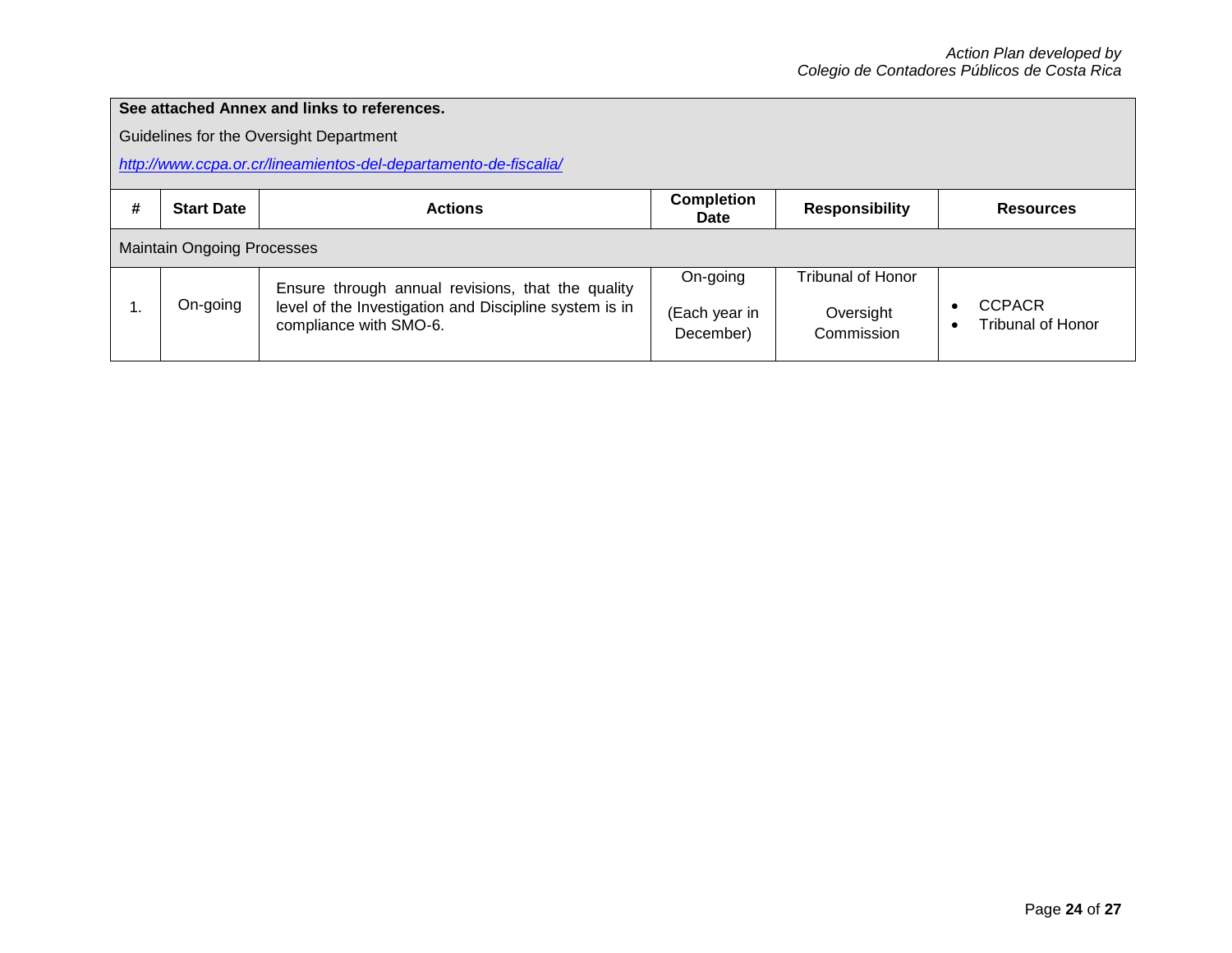| <b>Action Plan Subject:</b>   | SMO 7 - International Financial Reporting Standards and IASB Pronouncements |
|-------------------------------|-----------------------------------------------------------------------------|
| <b>Action Plan Objective:</b> | Enhance Implementation of IFRS                                              |

Law 1038 of 1947 creating the Professional Organization of Public Accountants of Costa Rica establishes that the Professional Organization of Public Accountants of Costa Rica is responsible for establishing the accountancy standards for non-regulated companies in Costa Rica.

The Professional Organization of Public Accountants of Costa Rica adopted the International Financial Reporting Standards (IFRS) in their entirety since 2005 and the IFRS-SME for Small and Medium Enterprises since 2009.

In addition, the National Financial System Supervision Council (CONASSIF), which is in charge of regulated entities in Costa Rica, also adopted the IFRS through its regulation No. 34-2002, establishing that regulated entities must use the accounting standards issued by the Professional Organization of Public Accountants of Costa Rica.

Additionally, the General Tax Administration adopted the IFRS through Resolution N ° 52-01 and Decree N ° 18455-H, requiring that accounting systems used to generate tax information apply the accounting standards issued by the Professional Organization of Public Accountants of Costa Rica.

## **2016 Update**

In view of the adoption of the IFRS, the Professional Organization of Public Accountants of Costa Rica is focusing on creating awareness among its members and the public in general about the implementation of these standards. To disseminate related information, it organizes annual seminars, professional development programs, such as training events and publications in electronic media.

Once a year, the Organization organizes a book sale offering the official standards published by the IFRS, in their most recent version, and in Spanish.

In addition, the webpage [\(www.ccpa.or.cr\)](http://www.ccpa.or.cr/) provides access to its members to the link to the standards in Spanish, the official language of Costa Rica.

With respect to modifications and updates of the standards, the Organization informs its members about changes made to the standards. This information is also conveyed in all training programs.

### **2017 Update**

CONASSIF is working on the adoption of the IFRS by the entities of the financial, securities, insurance and pension sectors, which in this country are regulated entities. The Professional Organization of Public Accountants of Costa Rica has been holding meetings with CONASSIF officers to review the advances in the implementation process of IFRS in the financial sector of the country.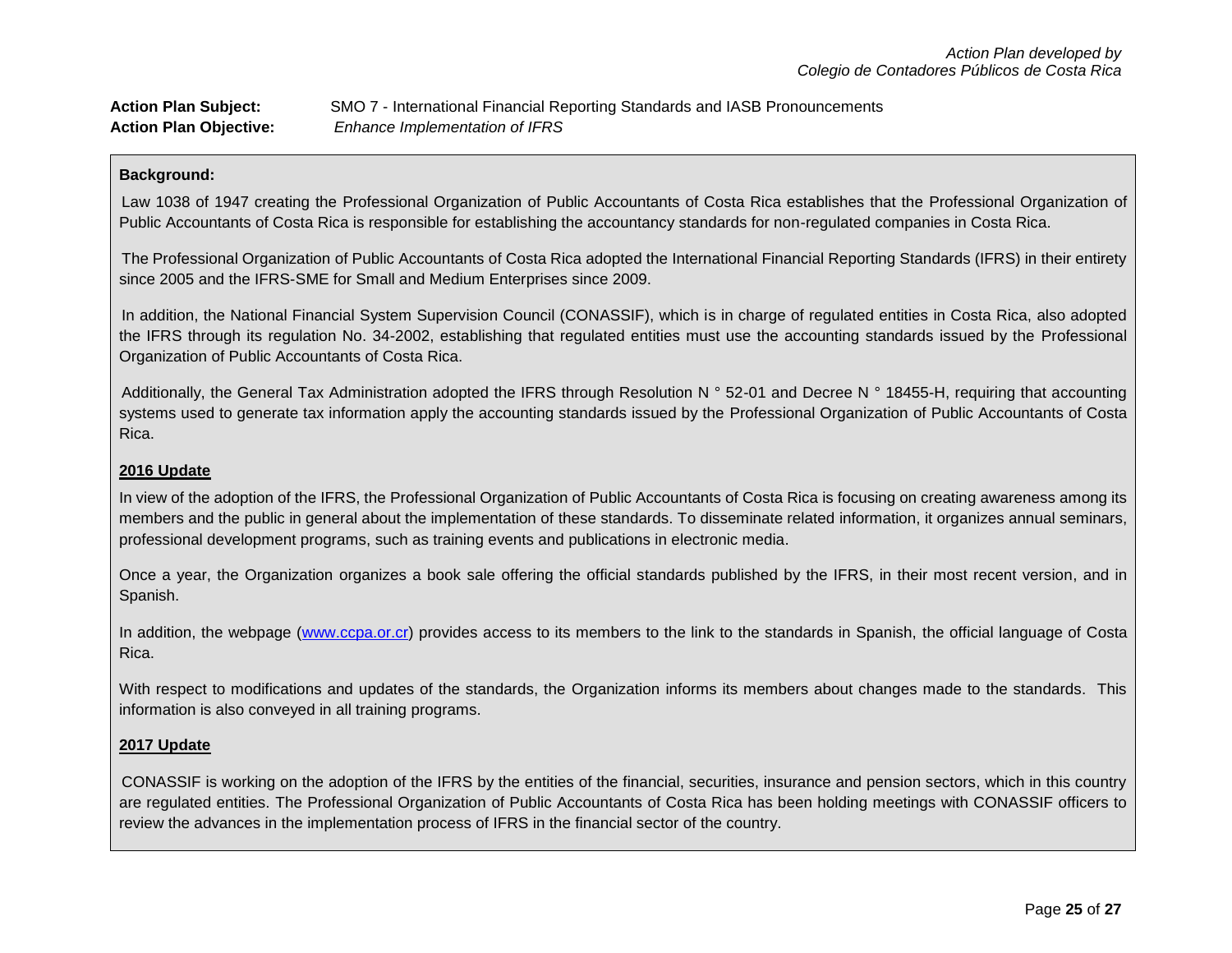On March 8, 2018 the Professional Organization of Public Accountants of Costa Rica sent a document with the "Criteria for Interpreting the implementation of the International Financial Reporting Standards with respect to the Tax Standards" which points out the main differences that exist between the standards established by the Ministry of Finance and the IFRS, and the Organization underlines that it only recognizes the IASB as the primary source for the issuance of accounting practices.

On its part, the SUGEF published the Financial Information Regulations, with the objective of updating the regulatory accounting basis being applied by supervised entities for the implementation of the International Financial Reporting Standards (IFRS) in its most recent version, as well as to maintain a prudential set of regulations aligned to those standards. The SUGEF also took steps to transfer the entry into force to January 2020 for the full project, except account registers and 14 custody control, which maintain the entry in force date of January 2019. It is expected that the final proposal will be submitted in June 2018 for approval of CONASSIF.

## **See attached Annex and links to references.**

DE0016-2018 Communication sent to the Ministry of Finance

DE0017-2018 Communication sent to CONASSIF and SUGEF

| #  | <b>Start Date</b>                 | <b>Actions</b>                                                                                                                                                                                                                                                                                                                                             | <b>Completion</b><br>Date              | <b>Responsibility</b>                                                                                                    | <b>Resources</b>           |  |  |  |
|----|-----------------------------------|------------------------------------------------------------------------------------------------------------------------------------------------------------------------------------------------------------------------------------------------------------------------------------------------------------------------------------------------------------|----------------------------------------|--------------------------------------------------------------------------------------------------------------------------|----------------------------|--|--|--|
|    | <b>Maintain Ongoing Processes</b> |                                                                                                                                                                                                                                                                                                                                                            |                                        |                                                                                                                          |                            |  |  |  |
| 1. | On-going                          | Continue efforts to ensure coverage of full IFRS and<br>IFRS-SME in training and dissemination activities.<br>The content of modular programs on IFRS being<br>offered by the Professional Organization of Public<br>Accountants are being constantly adjusted by the<br>Professional Development Department.                                              | On-going<br>(Each year in<br>December) | <b>Standards</b><br>Commission<br>Professional<br>Development<br>Department<br><b>Technical Consulting</b><br>Department | <b>CCPACR</b>              |  |  |  |
| 2. | On-going                          | Monitor changes made to IASB standards and ensure<br>such changes are communicated to CCPACR<br>members and that training courses are revised<br>accordingly to reflect those changes.<br>Changes are communicated through e-mails, as well<br>as during group discussions, also through activities<br>during the month of the Public Accountant, the IFRS | On-going<br>(Each year in<br>December) | <b>Standards</b><br>Commission<br>Professional<br>Development<br>Department<br><b>Technical Consulting</b><br>Department | <b>CCPACR</b><br>$\bullet$ |  |  |  |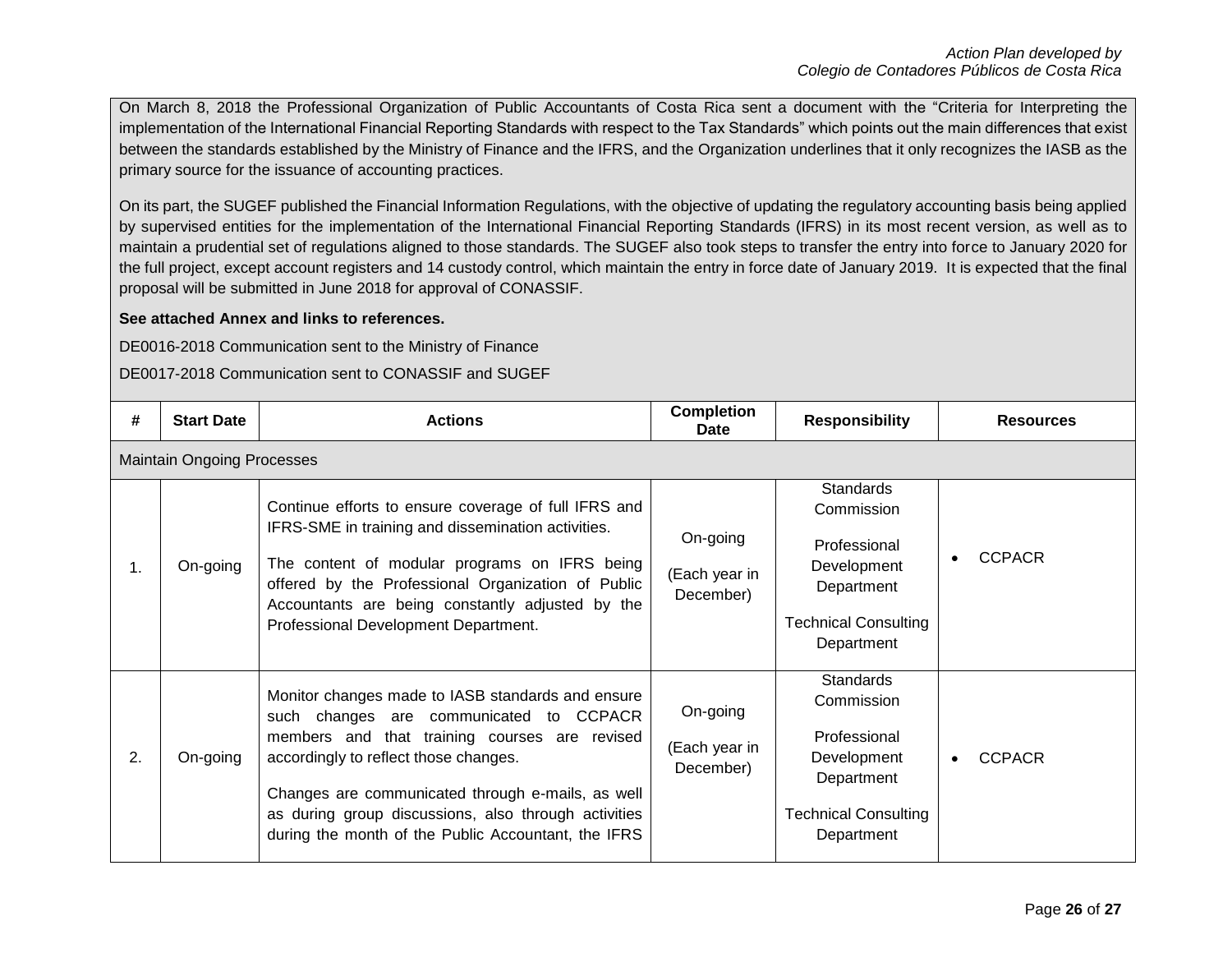|    |          | and ISA International Congress, the YouTube Channel<br>and social networks.                                                                                                                                                        |                                        |                                                                             |               |
|----|----------|------------------------------------------------------------------------------------------------------------------------------------------------------------------------------------------------------------------------------------|----------------------------------------|-----------------------------------------------------------------------------|---------------|
| 3. | On-going | Make "best efforts" to identify opportunities to support<br>the full implementation of IFRS and IFRS-SME. This<br>includes a revision of current activities and updating the<br>work plan to take into account planned activities. | On-going<br>(Each year in<br>December) | <b>Technical Consulting</b><br>Department<br><b>Standards</b><br>Commission | <b>CCPACR</b> |